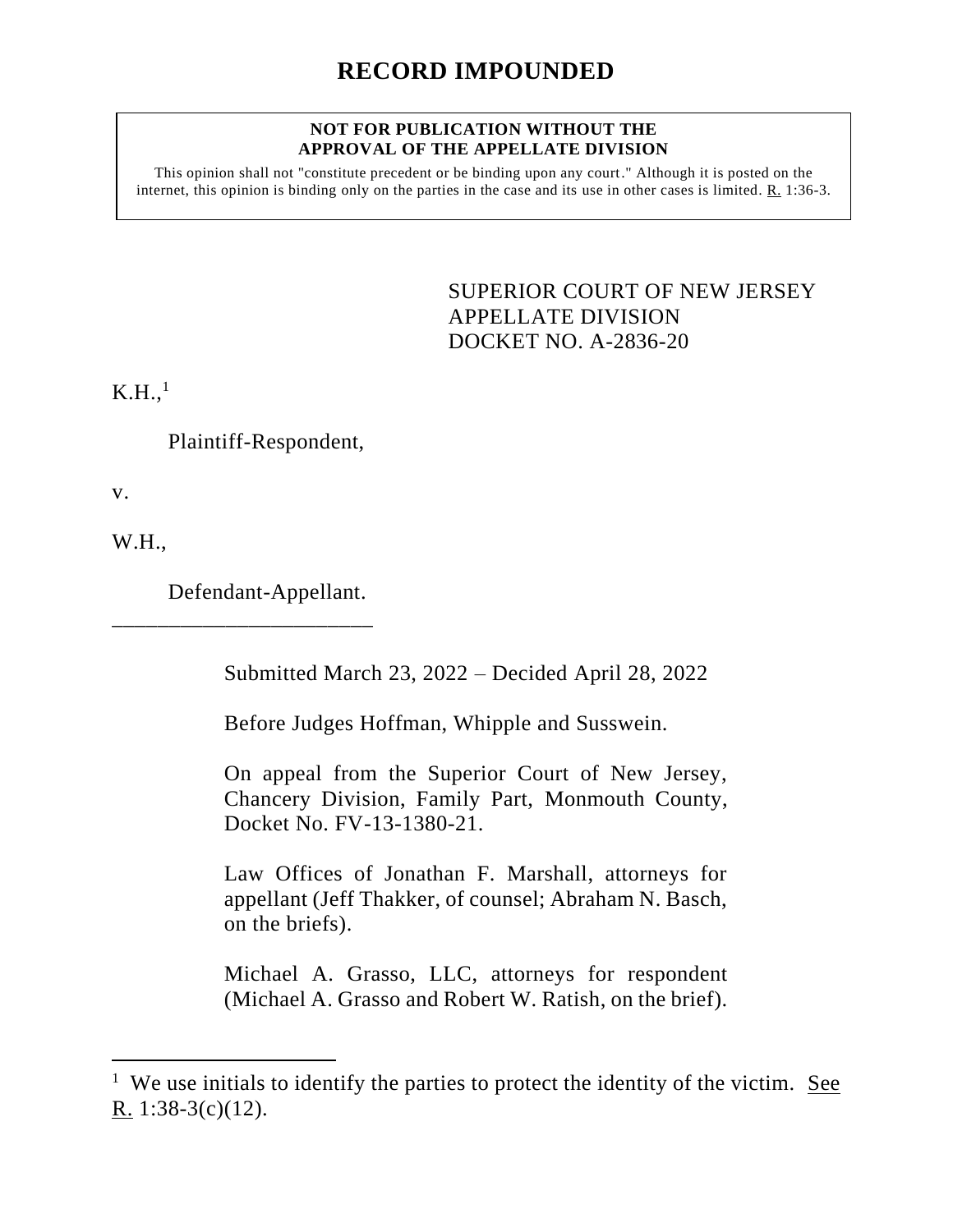## PER CURIAM

Defendant W.H. appeals from a May 19, 2021 final restraining order (FRO) granted in favor of her husband plaintiff K.H. We affirm.

This dispute arose on April 25, 2021 when plaintiff was granted a temporary restraining order (TRO) against defendant, who was served with the TRO on the same date. At that time, the parties had been married for sixteen years, and they have two children together.

Plaintiff's TRO application alleged that on March 22, 2021, defendant punched him in the leg several times. On April 5, 2021, police responded to his home because he and defendant were arguing and were in the middle of a divorce. Plaintiff alleged that defendant then took his cell phone outside and smashed it against a brick and damaged his laptop. Plaintiff was not injured, and he did not complain of pain. Plaintiff alleged that defendant's actions constituted criminal mischief and harassment.

On May 18, 2021, the night before the FRO hearing, plaintiff's counsel uploaded exhibits. The following day, May 19, the Family Part judge conducted the FRO hearing via Zoom. Defendant participated pro se.

The following exchange with defendant occurred at the beginning of the hearing: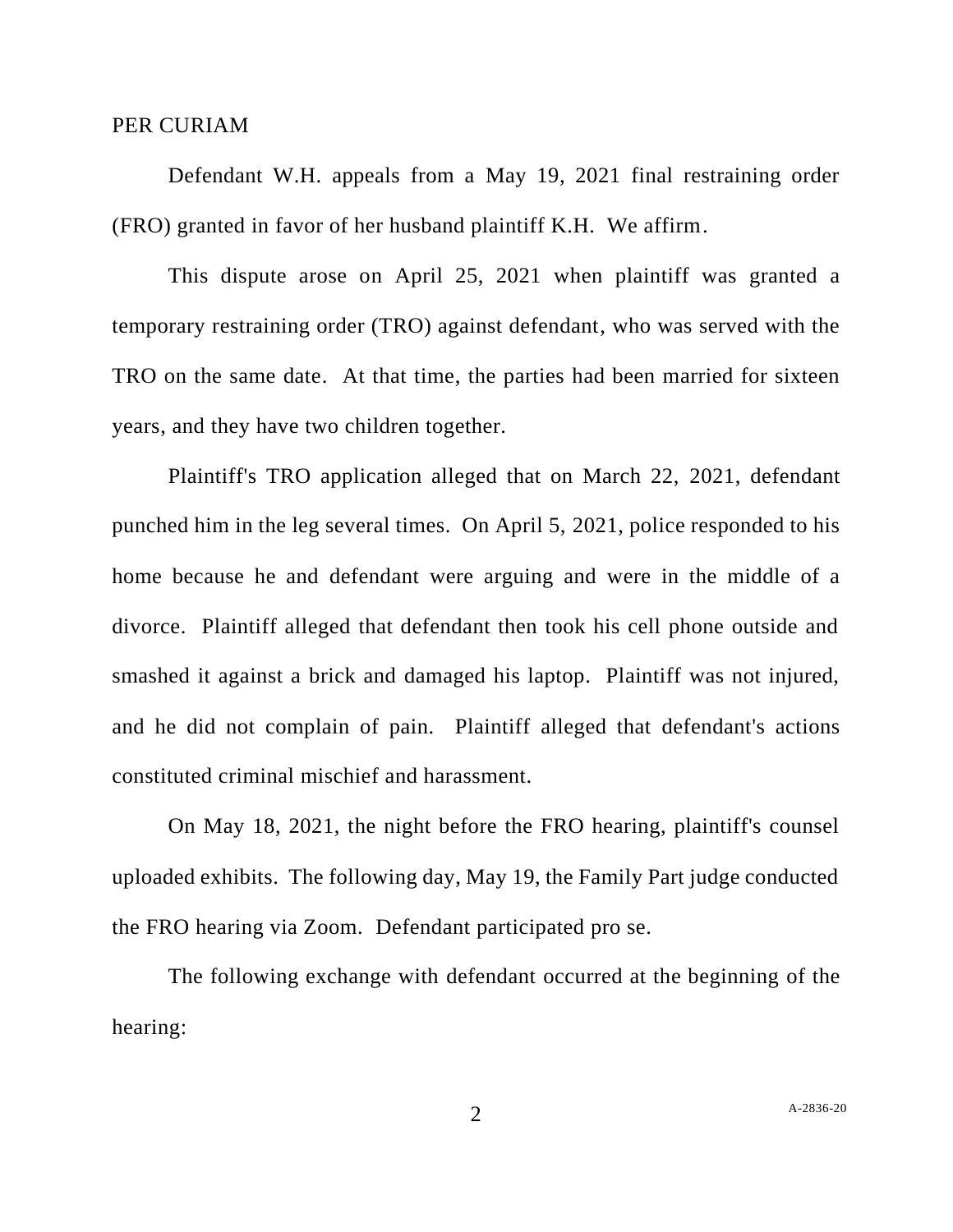[The court]: This matter involves a temporary restraining order that was issued on April 25th by [a municipal court judge] out of Aberdeen. . . . And it was scheduled for the trial today on May 19th.

Is there any evidence that the parties have submitted? I do not see anything on my schedule. Is there any evidence?

. . . .

[The court]: And [defendant], do you have any evidence, anything that you want to submit?

[Defendant]: No, not at this time.

. . . .

[The court]: During plaintiff's testimony they will have an opportunity to submit any documentary reports that is relevant or supports the request for the final restraining order. As counsel has indicated there are eight pieces of evidence that he will submit to the [c]ourt. . . .

At the conclusion of plaintiff's case the defendant will have the opportunity to present their defense and testimony of witnesses or documents. The same procedure set forth above will be followed. The [process] is defendant testifies, plaintiff will have the opportunity to cross examine through questions. The process will be repeated for each of defendant's witnesses. The defendant will also have the opportunity to present for the [c]ourt's consideration, any documents that were submitted. And the defendant has indicated to the [c]ourt that there is no evidence to be submitted.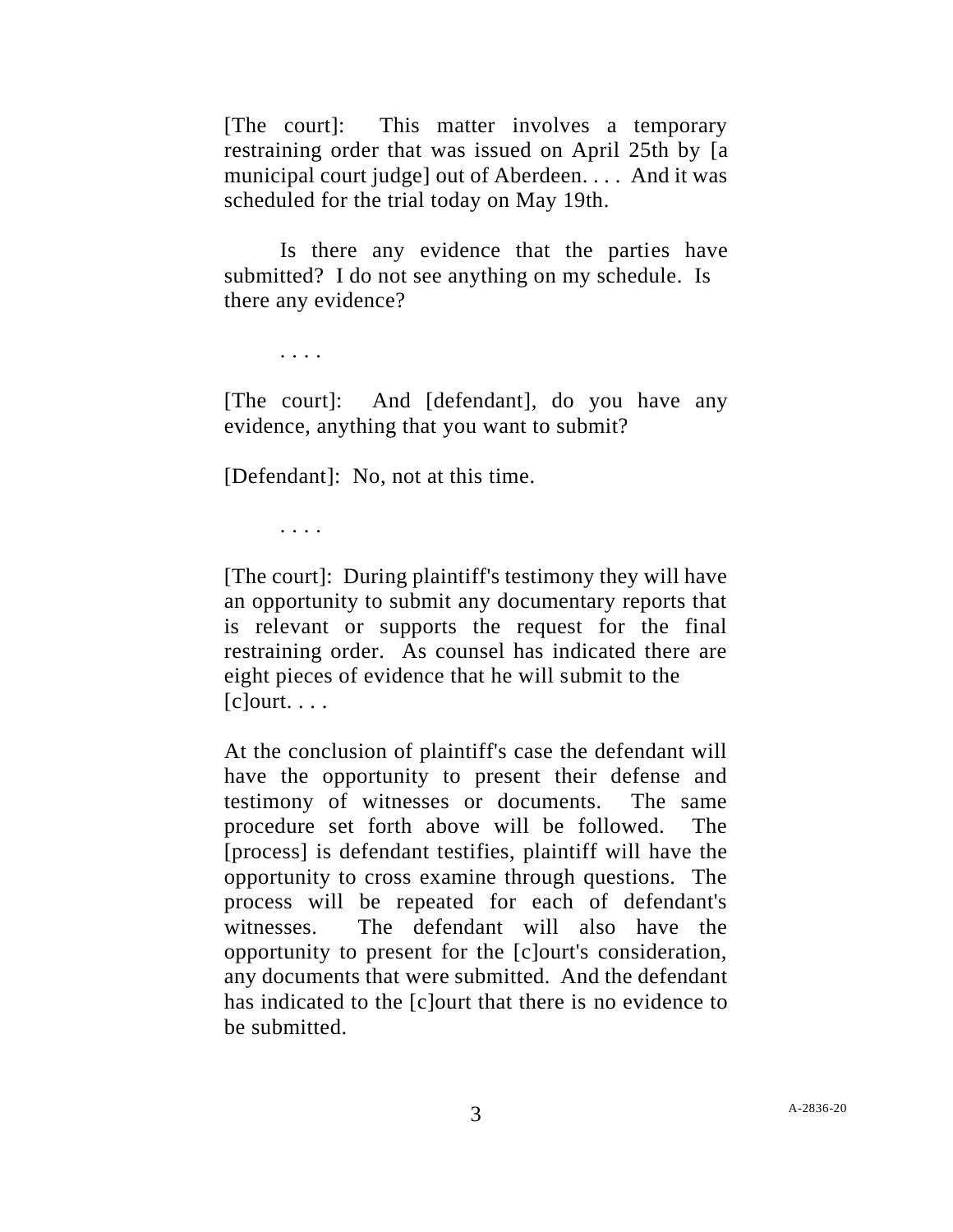[The court]: Does either party have any questions? Hearing that there are no questions –

[Defendant]: I have a question.

[The court]: For the record, this is [the judge]. Defendant just indicated she has a question.

[Defendant]: I want to know if I'm allowed to have the TRO in front of me, the actual document?

[The court]: This is the [c]ourt, yes[,] you may have the actual document in front of you.

[Defendant]: Okay, thanks.

Plaintiff submitted two photographs of his damaged cell phone, two photographs of a damaged laptop, a photograph of another damaged laptop, a photograph of a damaged cordless telephone, and a photograph of WiFi equipment, including a router and cords, in disarray.

Plaintiff testified that, on March 22, 2021, the parties got into an argument. Plaintiff was sitting on the couch and reached over her to pick up his laptop. When he opened the laptop, she yelled at him, "kept hitting [him] in the leg with the back of her [hand]" about five or six times, and punched him two or three times. This caused him "general annoyance," and he felt that her intent was to annoy him. She then "started yelling dirty mother fucker. You're a dirty mother fucker. You're a dirty dog." She slammed the keyboard on the top of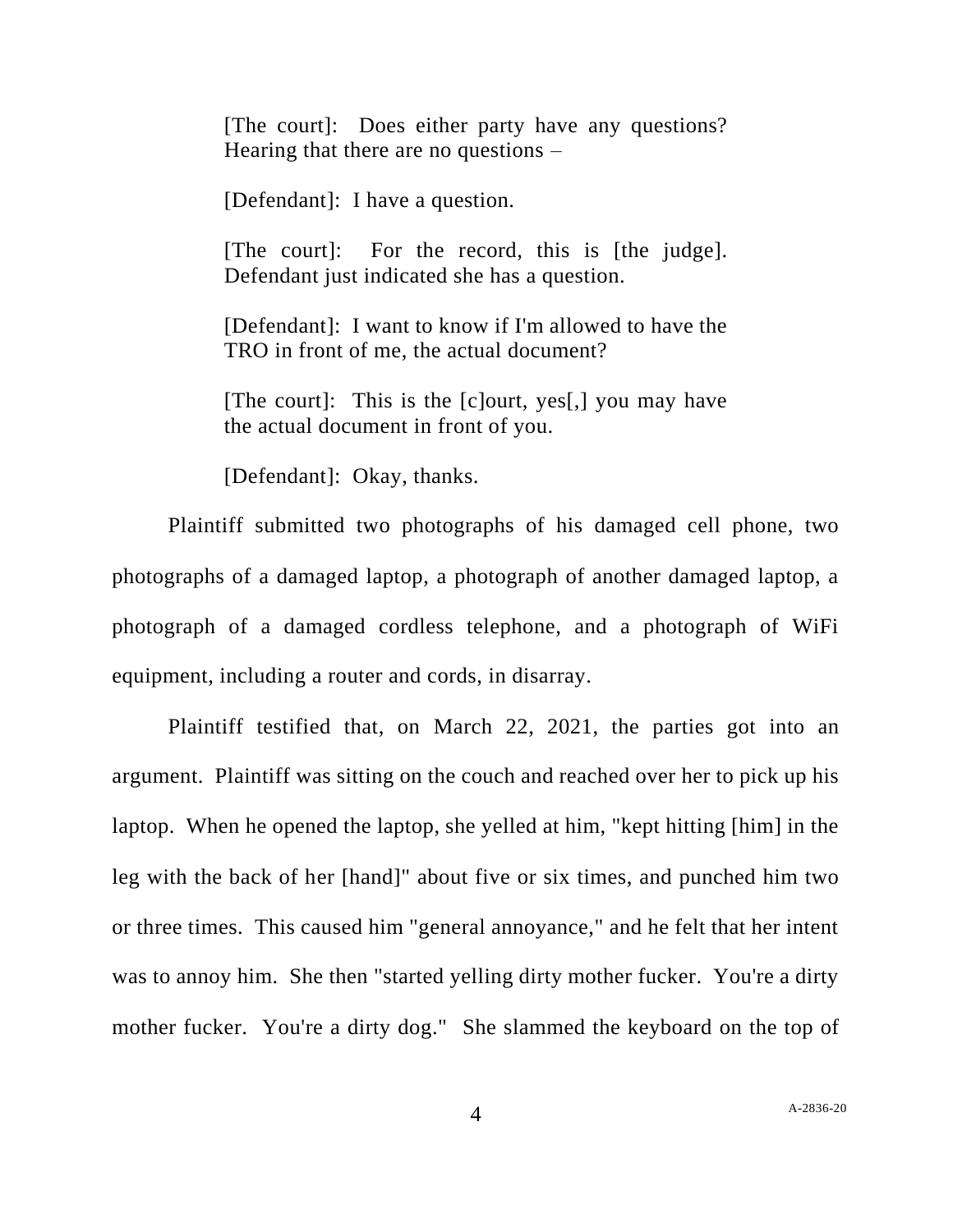his hand. She picked up his laptop from the dining room table and smashed and kicked it. It was not operable. She also damaged the landline house phone. Prior to this incident, defendant did not hit or strike plaintiff, but she frequently threatened to throw him out of the house.

Plaintiff next testified that, on April 5, 2021, while he was texting his sisters, defendant took his phone outside, smashed it, and threw it over a fence. When plaintiff went to get his phone, defendant blocked him and told him "if you even touch me I'm going to call the police. . . . And as a matter of fact, I have my friend on the phone right now and she's ready to call 9-1-1 for you[r] ass. . . ." Defendant then smashed the phone on a brick. As the parties continued to argue, defendant smashed another of plaintiff's laptops, which was the second she broke in three weeks. Plaintiff used the laptops for schoolwork as he was attending classes. Defendant then began to pull off cables from the television, the router, and other equipment, and she tried to break off a fifty-inch television from its stand. Plaintiff did not feel safe and left the house. At that point, plaintiff called the police and filed a report. Plaintiff did not return to the home to sleep from April 5 to 25. Plaintiff explained:

> Q: All right, you never went back to the home to sleep at the home from [April] 5th to the 25th. Is that correct?

A: No, I didn't feel that was a safe situation for me.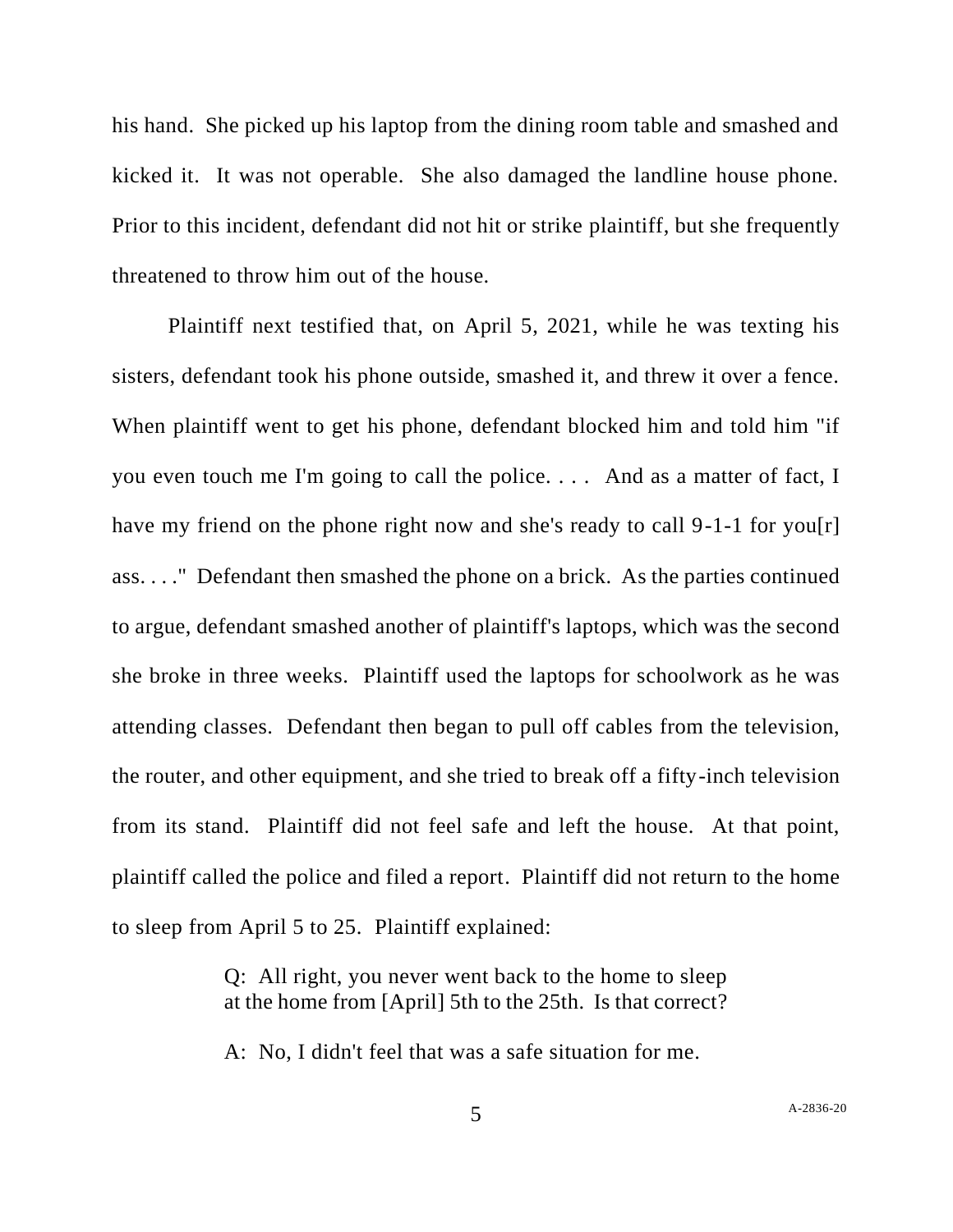Q: Why didn't you feel it was safe?

A: I didn't feel it was safe because based on her previous actions in the past and the previous three weeks, I didn't think that that was something – I didn't want to endanger myself any further. And I didn't want her to try to annoy me in any way to  $-$  for me to cause any type of reaction. So I felt the safest thing to do was to just stay away. I didn't do it because I wanted to be out of the home, I did it because I felt like for my own self-preservation it was the best thing for me.

Q: You feel that her actions were intended to send some sort of message to you?

A:  $I$  – in hindsight, I would say so. But at the time I don't know. I know that she wanted me out of the house, whether those actions were intended for me to leave the house, or cause me to leave, or premeditated I would say I don't know. I don't know.

Q: Going back to the home – going back to the home, you felt was not a safe option for you. Is that what you're saying?

A: No. No, it was not.

Because his laptops were damaged, plaintiff missed classes and assignments. He felt that the only way he could be safe was by the court ordering an FRO in his favor. Defendant cross-examined plaintiff.

As defendant began her direct testimony, the following exchange occurred: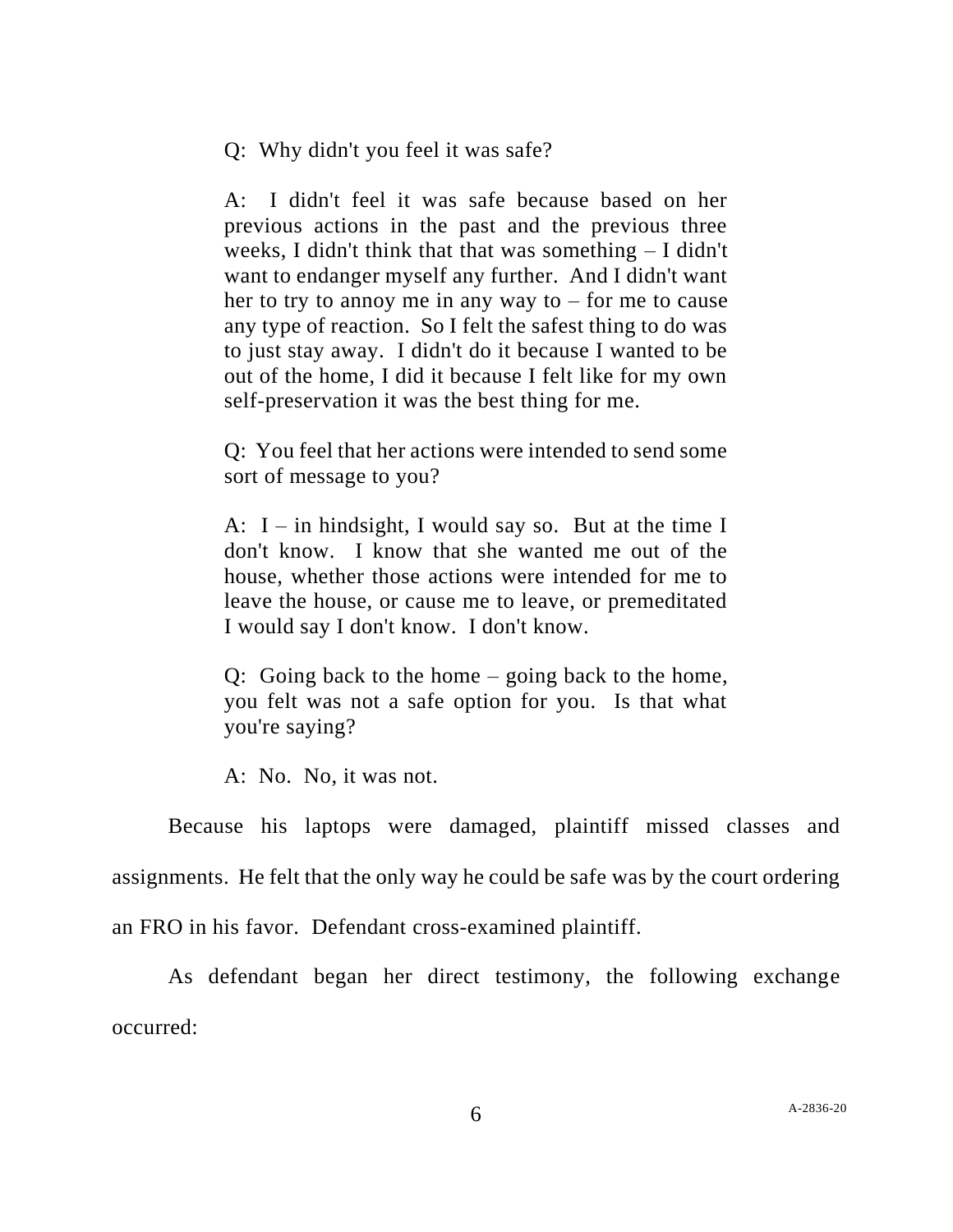[The court]: And [plaintiff's] counsel, you've indicated that you've rested. So now it's your turn, [defendant]. You may tell the [c]ourt anything that you have with regard to the incident mentioned in the temporary restraining order.

[Defendant]: Okay, so I'm going to make an argument that the temporary order -- restraining order is false and that it should be dismissed. And the reason that  $-$ 

[Plaintiff's counsel]: Objection -- objection, Your Honor, this is not an opening statement.

[The court]: That objection is sustained.

. . . .

[The court]: Now you will have an opportunity to sum up. But now you have an opportunity to tell me any facts that you want to tell me about that evening. If you have nothing that you want to specifically add and you want to sum up, then we can go right to summation.

Defendant denied hitting plaintiff on March 22. She testified that plaintiff was tracking her location via her phone without her permission. Plaintiff's counsel objected because "we need to keep [testimony] within the four corners of the complaint itself and the testimony that's already been given." The court noted counsel's objection and stated, "you just testified that you thought you were being tracked on this particular day. . . . And what did you do if anything as a result after that?" Defendant offered a screenshot from her phone, which the court did not permit her to testify to because she did not earlier submit it.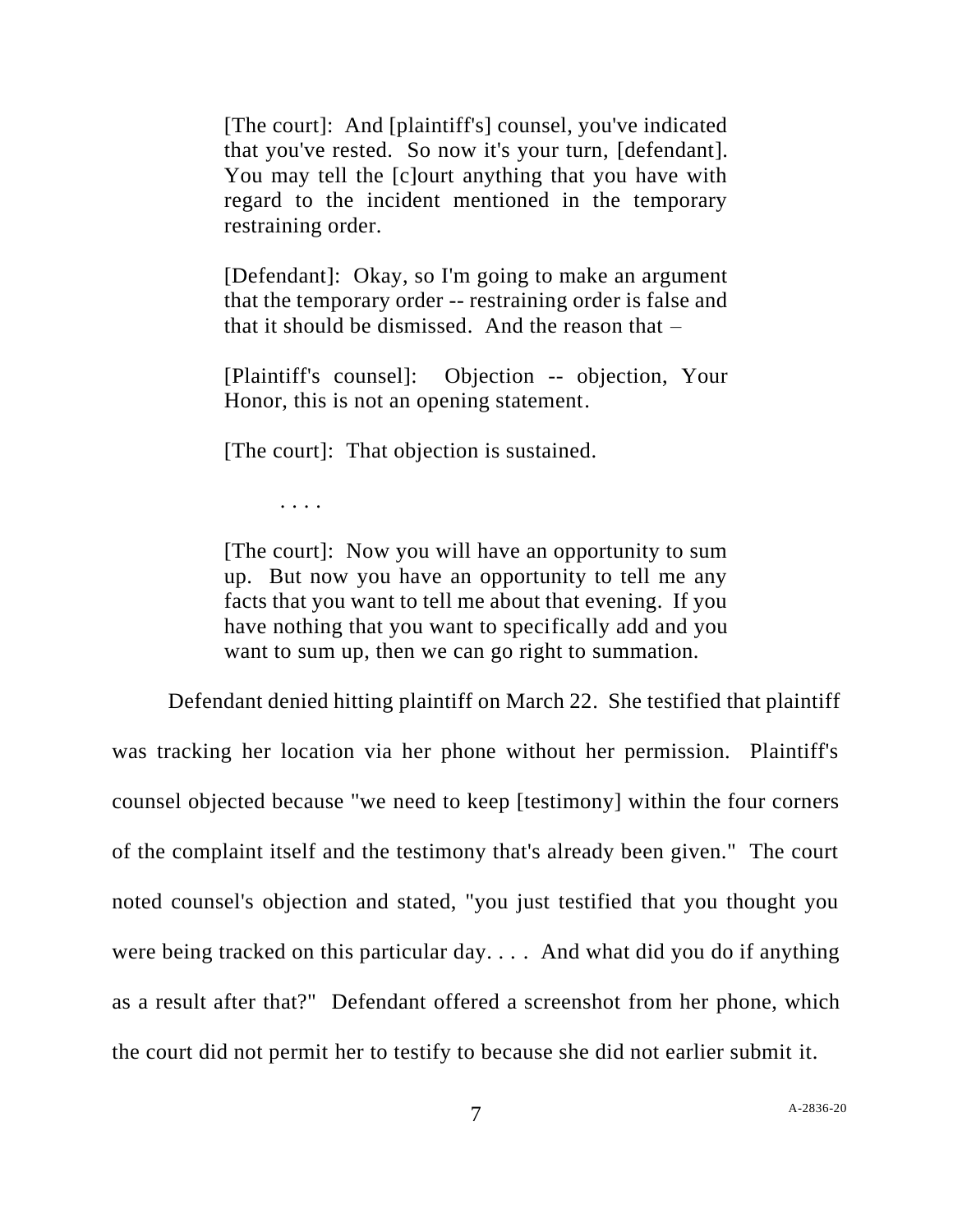[Defendant]: But as [I] scrolled through my phone, I saw that I had taken a screen shot of him tracking me on my phone and tracking my location without my permission.

[Plaintiff's counsel]: Objection, Your Honor, there has been no submission of any proofs regarding any of this testimony. So I am going to ask at this point this testimony be barred as not relevant and in fact, there should've been -- if there were such evidence, it should've been presented to the [c]ourt. I cannot respond to evidence or statements that she's claiming, the statements of fact without having something to support those claims.

[The court]: The [c]ourt notes that objection and sustains that objection. Do you understand that, [defendant]? That means that you can't make reference to evidence that you haven't submitted. We did review this at the beginning of the trial, and you received notification from the [c]ourt that said any emails, texts, pictures or whatever needs to be sent in.

So because you did not submit that evidence and you don't have it, you can't testify to that. Do you understand that?

[Defendant]: Yes.

Defendant later continued to testify to plaintiff's location-tracking. Defendant denied that they were in the middle of a divorce. Defendant testified that plaintiff was intoxicated and became angry when she confronted him about the location-tracking.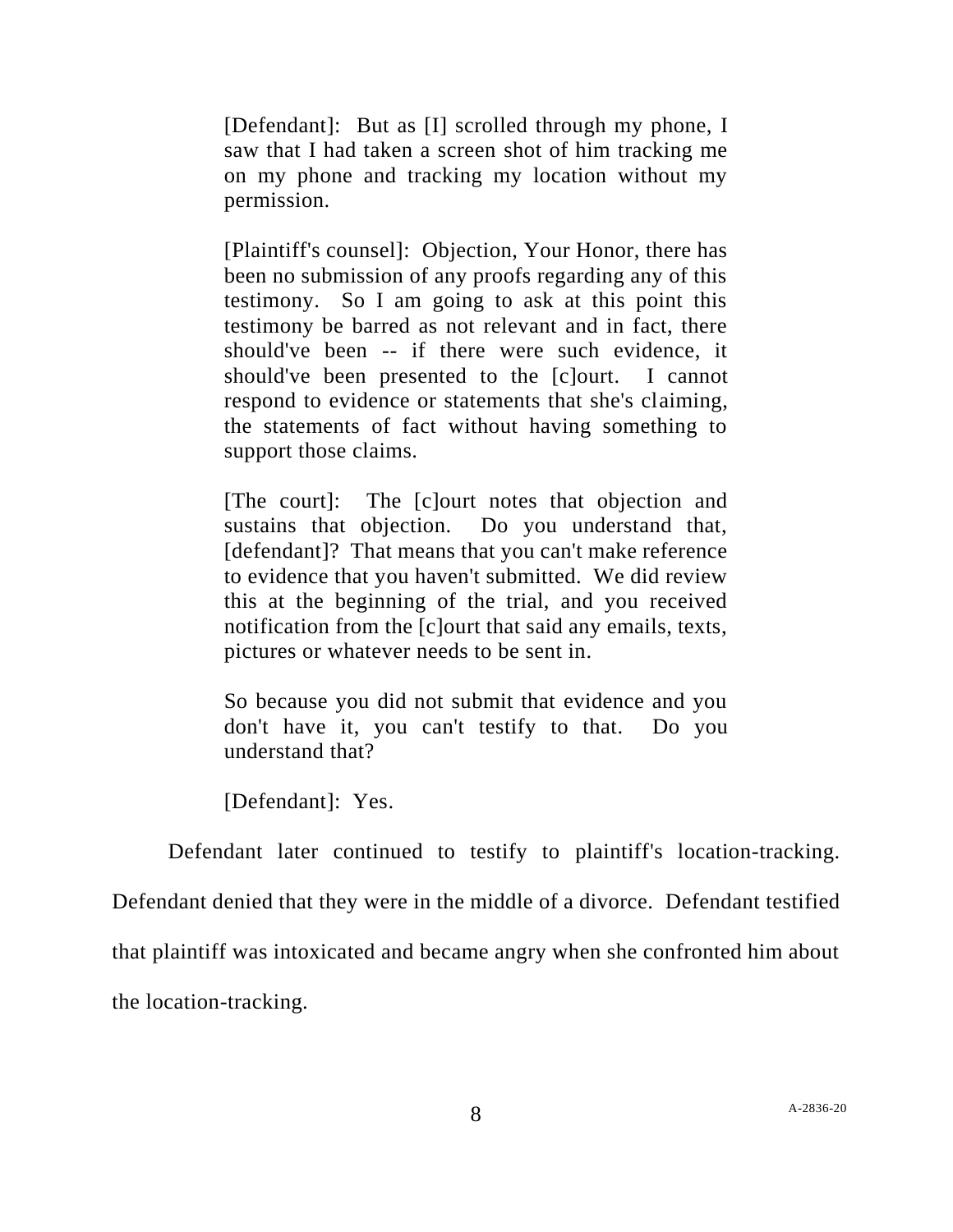[The court]: You understand that we need to stay within what this is about and testified that he was -- that was based on your observations. It was your testimony that on March 22nd, I just want to make sure I understand this, you say he was intoxicated?

[Defendant]: Yes.

Defendant next testified that on April 5, plaintiff was watching pornography on his phone. She asserted that because she wanted to see what he was doing on his phone, plaintiff threw his own phone over the fence and broke it because he was angry and intoxicated. Defendant alleged that plaintiff damaged the Wi-Fi equipment by the television. Defendant denied barring plaintiff from their home. She alleged plaintiff broke his laptop. She denied smashing the house phone and the laptop on April 5. She said they both used vulgar language towards each other. Defendant had previously asked for a TRO against plaintiff, which was not granted.

During defendant's cross-examination, the following exchange occurred:

Q: Okay. And isn't it true that [the Division of Child Protection and Permanency (DCPP)] is involved in your case?

A: Yes, [DCPP] came to my home and they found no evidence of child abuse or child neglect. That case is now closed. I'm waiting for the letter.

Q: So again, the case is not closed, you have not received a letter. Is that correct?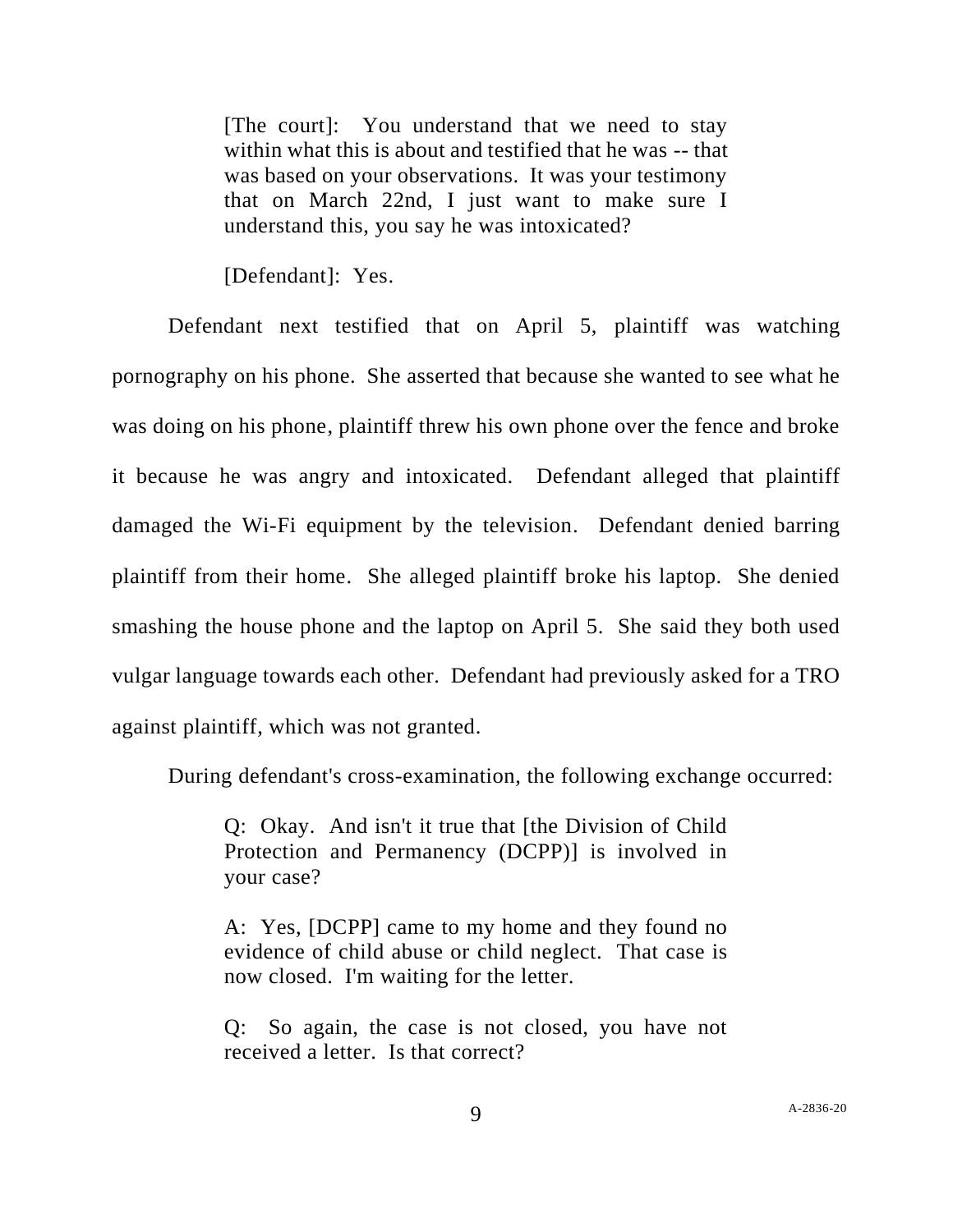A: The [child protective services (CPS)] worker called me and told me that the case was closed.

. . . .

[Plaintiff's counsel]: Your Honor, direct the witness to answer the question specifically.

[The court]: Have you received the letter from [DCPP] stating that this case is closed?

A: As of today, no[,] I have not.

After defendant's cross-examination, both parties made summations.

Defendant addressed the DCPP issues.

[The court]: All right, [defendant], thank you very much for your summation.

[Defendant]: Can I say one more thing?

[The court]: Yes[,] you may.

[Defendant]: So the -- the CPS was called to my home. And the CPS worker came and did an investigation. She spoke with myself and my children.

[Plaintiff's counsel]: Objection, Your Honor, we don't have anyone from [DCPP] here to testify or cross<sup>[-1]</sup> ]examine this is inappropriate.

[The court]: And so understand [defendant], there was a question posed to you with regard to [DCPP]. And I think that you testified that you had not received anything final from them. Correct?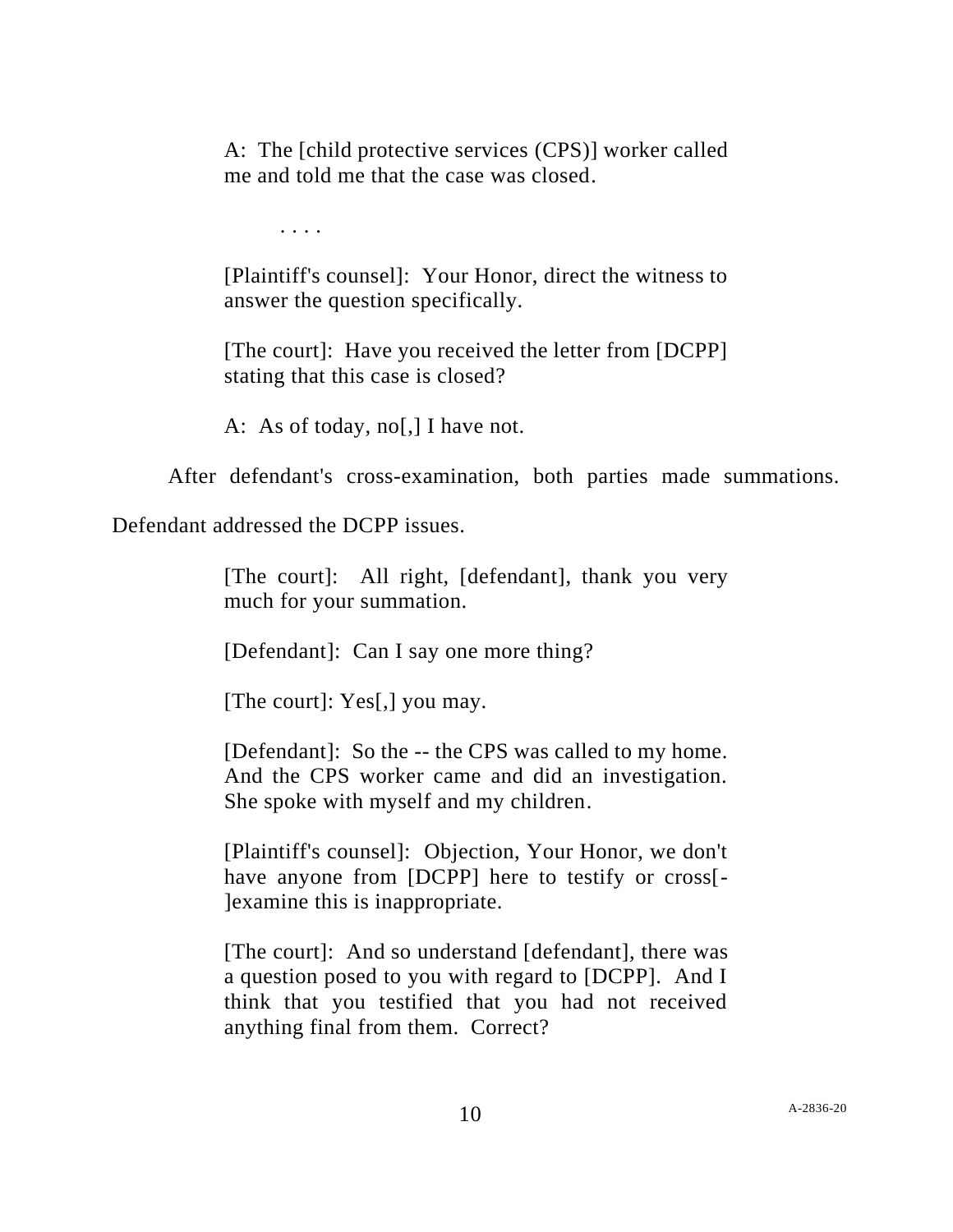[Defendant]: I received a phone call saying that the case was closed.

[Plaintiff's counsel]: Objection Your Honor, hearsay.

[The court]: So as a result -- so you just received a call back from [DCPP]. Right?

[Defendant]: Yes.

[The court]: But you cannot testify as to what was said on that call. All right.

[Defendant]: Okay.

[The court]: Does that conclude your remarks, your summation?

[Defendant]: Yes.

The court orally delivered its findings and granted the FRO against

defendant. The court found plaintiff credible and defendant not credible:

In this case as the counsel has indicated this is a case of he said/she said. [D]efendant testified that . . . plaintiff . . . smashed his own technology, the cell phone, the laptops, not one laptop, but two laptops. And it was . . . plaintiff, defendant's testimony, that tried to take [] away all the Wi-Fi, the computer system, the television, tried to take the television off a hanging stand. And the [c]ourt does not find that believable. It's just not reasonable, and it's inherently unbelievable. It's incredible to be quite frank. And it doesn't make sense.

Therefore, I do not find that . . . defendant is credible. [P]laintiff, on the other hand, . . . plaintiff was prepared to testify. He was even toned. His demeanor was such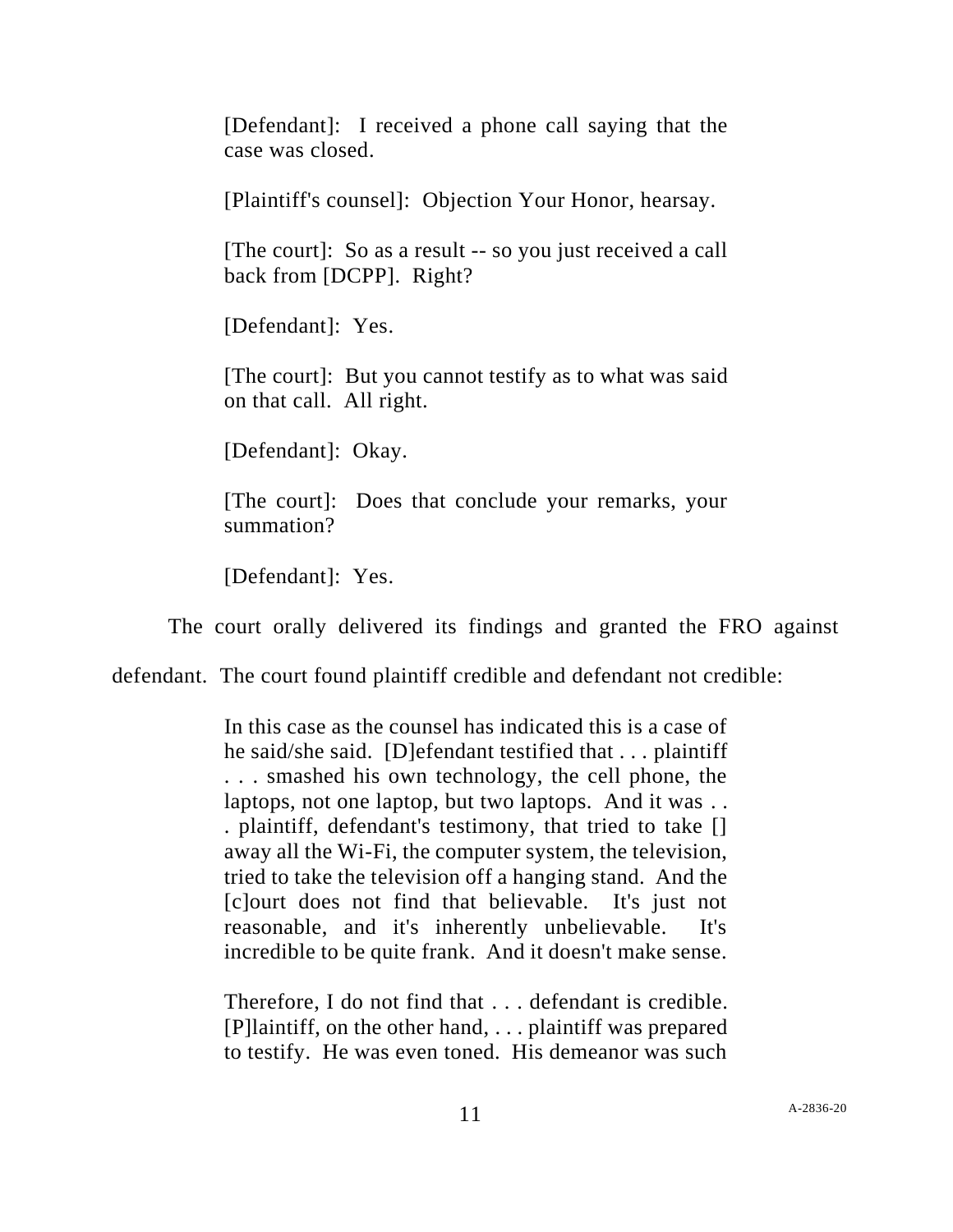that he sincerely and genuinely tried to answer the question. He did not embellish, even though he could have done that. He did not. He provided straight answers. He knew what he was talking about. He did not avoid any questions that were posed to him. He was reasonable. It was inherently believable what he had to say as to the progress and the factual scenario that occurred, that I find occurred on March 22nd and on April 5th.

So from my observations, I do find that . . . plaintiff was credible in his testimony.

Thus, the court found plaintiff was a victim in accordance with N.J.S.A. 2C:25-19(d) and defendant committed acts of domestic violence pursuant to N.J.S.A. 2C:25-19(e). Defendant committed harassment pursuant to N.J.S.A. 2C:43-4(b) because she struck plaintiff with the back of her hand multiple times while yelling at him on March 22. Defendant also committed criminal mischief in accordance with N.J.S.A. 2C:17-3(a)(1) for purposely or knowingly damaging his property. Based on the escalation of defendant's behavior from March 22 to April 5, immediate danger existed to plaintiff or his property.

The FRO granted plaintiff exclusive possession of the home and forbade communications between the parties except to text each other regarding their children and emergencies. It provided that defendant would have parenting time every other weekend once she obtained housing. Defendant was also permitted telephone communication with her children. The FRO required defendant to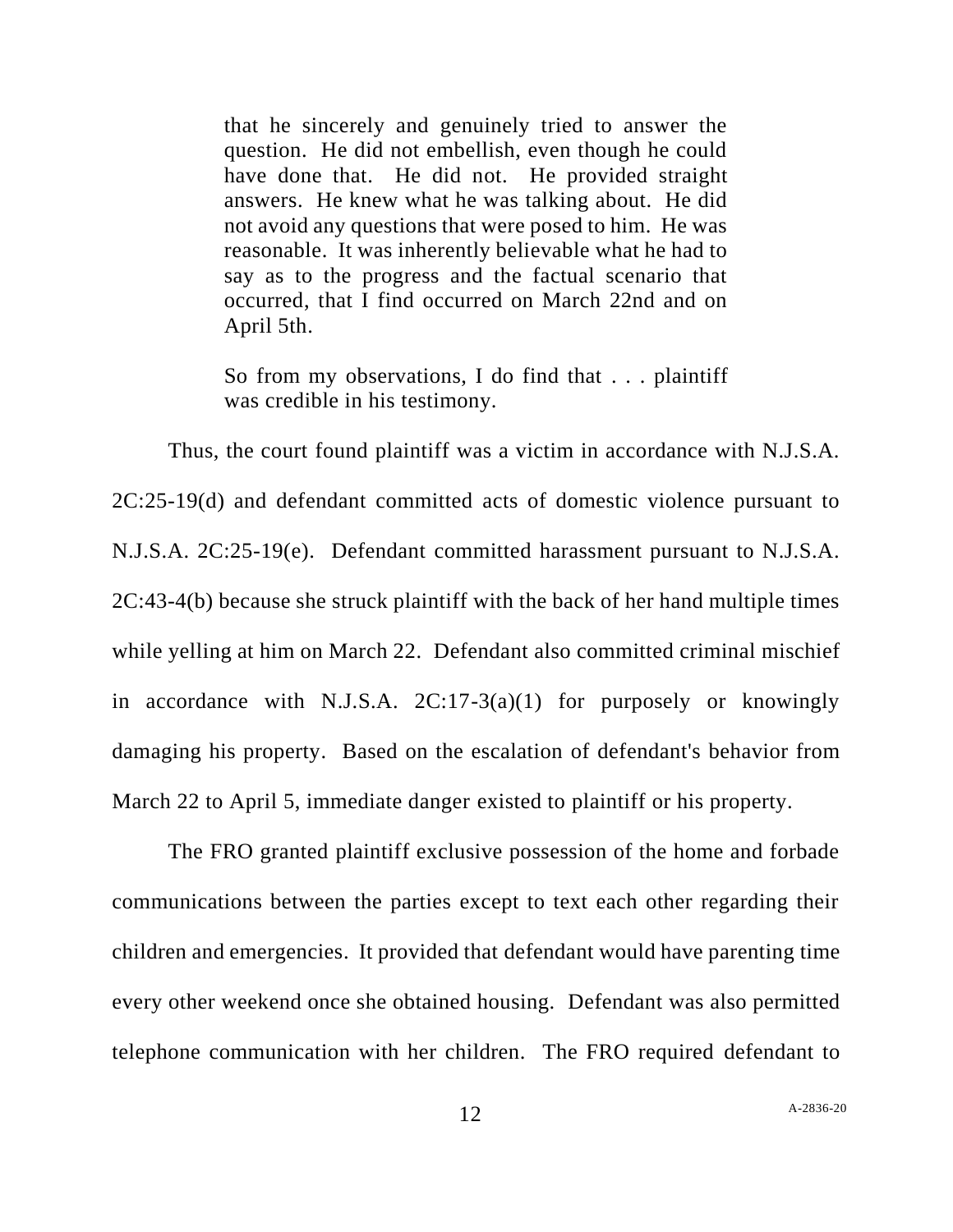submit to fingerprinting pursuant to N.J.S.A. 53:1-15 and to pay a civil penalty of \$50 within thirty-five days. This appeal followed.

The scope of our review of an FRO is limited. C.C. v. J.A.H., 463 N.J. Super. 419, 428 (App. Div.), certif. denied, 244 N.J. 339 (2020). We do not disturb the "factual findings and legal conclusions of the trial judge unless [we are] convinced that they are so manifestly unsupported by or inconsistent with the competent, relevant and reasonably credible evidence as to offend the interests of justice." Cesare v. Cesare, 154 N.J. 394, 412 (1998) (quoting Rova Farms Resort, Inc. v. Inv. Ins. Co., 65 N.J. 474, 484 (1974)). We give deference to a trial judge's credibility findings. State v. Hubbard, 222 N.J. 249, 263-64 (2015).

"[An] abuse of discretion only arises on demonstration of 'manifest error or injustice[,]'" Hisenaj v. Kuehner, 194 N.J. 6, 20 (2008) (quoting State v. Torres, 183 N.J. 554, 572 (2005)), and occurs when the trial judge's "decision [was] 'made without a rational explanation, inexplicably departed from established policies, or rested on an impermissible basis.'" Jacoby v. Jacoby, 427 N.J. Super. 109, 116 (App. Div. 2012) (quoting Flagg v. Essex Cty. Prosecutor, 171 N.J. 561, 571 (2002)).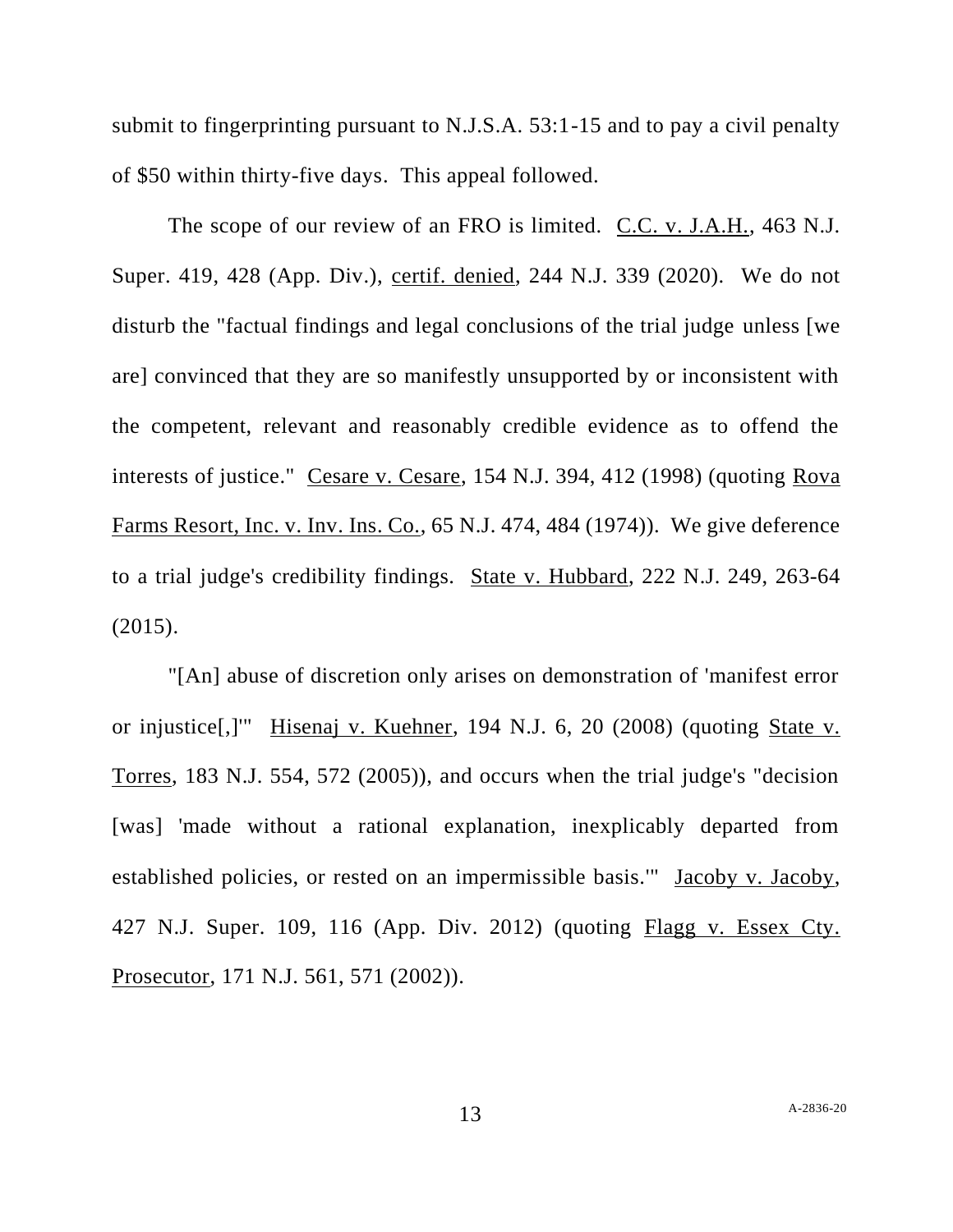Defendant first argues that the trial court erred in denying her an opportunity to make a motion to dismiss the TRO "at the close of plaintiff's case." We disagree.

"A trial judge has the ultimate responsibility to control the trial in the courtroom and is given wide discretion to do so." Horn v. Vill. Supermarkets, Inc., 260 N.J. Super. 165, 175 (App. Div. 1992).

> The court shall exercise reasonable control over the mode and order of interrogating witnesses and presenting evidence to:

> > (1) make those procedures effective for determining the truth;

(2) avoid wasting time; and

(3) protect witnesses from harassment or undue embarrassment.

 $[N.J.R.E. 611(a).]$ 

The New Jersey Legislature enacted the Prevention of Domestic Violence Act of 1991 (PDVA), N.J.S.A. 2C:25-17 to -35, "to assure the victims of domestic violence the maximum protection from abuse the law can provide." N.J.S.A. 2C:25-18. "The PDVA and New Jersey Domestic Violence Procedures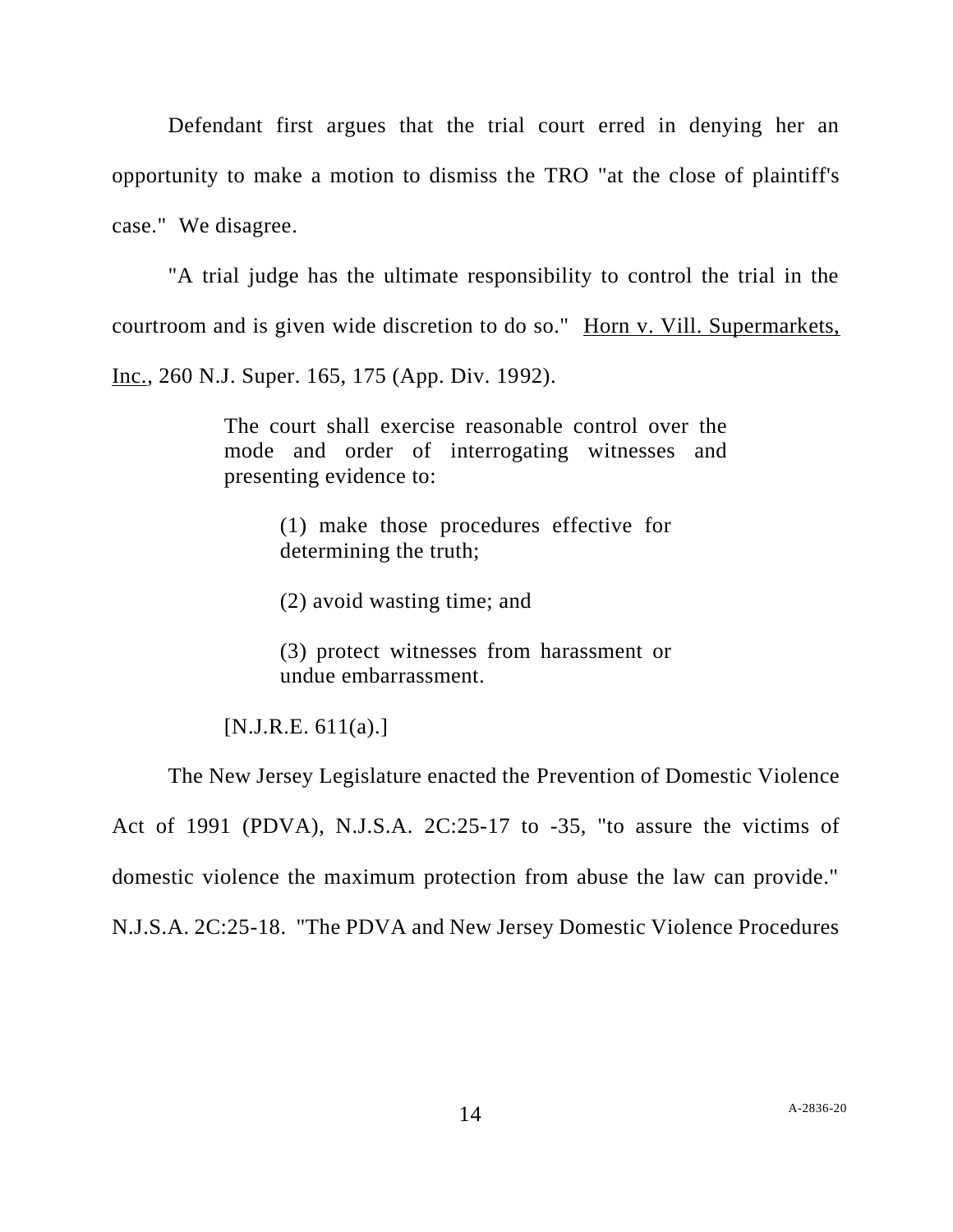Manual<sup>2</sup> 'ensure that individuals charged with committing domestic violence offenses are treated fairly and receive the full panoply of due process rights guaranteed by our federal and State constitutions.'" D.M.R. v. M.K.G., 467 N.J. Super. 308, 319 (2021) (footnote omitted) (quoting A.M.C. v. P.B., 447 N.J. Super. 402, 421 (App. Div. 2015)).

A pro se litigant may not be "deprived of a meaningful opportunity to be heard due to a lack of understanding of motion practice[.]" Ridge at Back Brook, LLC v. Klenert, 437 N.J. Super. 90, 99 (App. Div. 2014). "The denial of oral argument when a motion has properly presented a substantive issue to the court for decision 'deprives litigants of an opportunity to present their case fully to a court.'" Palombi v. Palombi, 414 N.J. Super. 274, 285 (App. Div. 2010) (quoting Mackowski v. Mackowski, 317 N.J. Super. 8, 14 (App. Div. 1998)).

"While a request for oral argument regarding a substantive motion may be denied . . . the reason for the denial of the request, in that circumstance, should itself be set forth on the record." Raspantini v. Arocho, 364 N.J. Super. 528, 531-32 (App. Div. 2003) (citations omitted). A court should consider a pro se

<sup>&</sup>lt;sup>2</sup> STATE OF NEW JERSEY DOMESTIC VIOLENCE PROCEDURES MANUAL, SUPREME COURT OF NEW JERSEY AND THE ATTORNEY GENERAL OF THE STATE OF NEW JERSEY (July 2004) (rev. Oct. 2008), https://www.njcourts.gov/courts/assets/family/dvprcman.pdf (Domestic Violence Procedures Manual).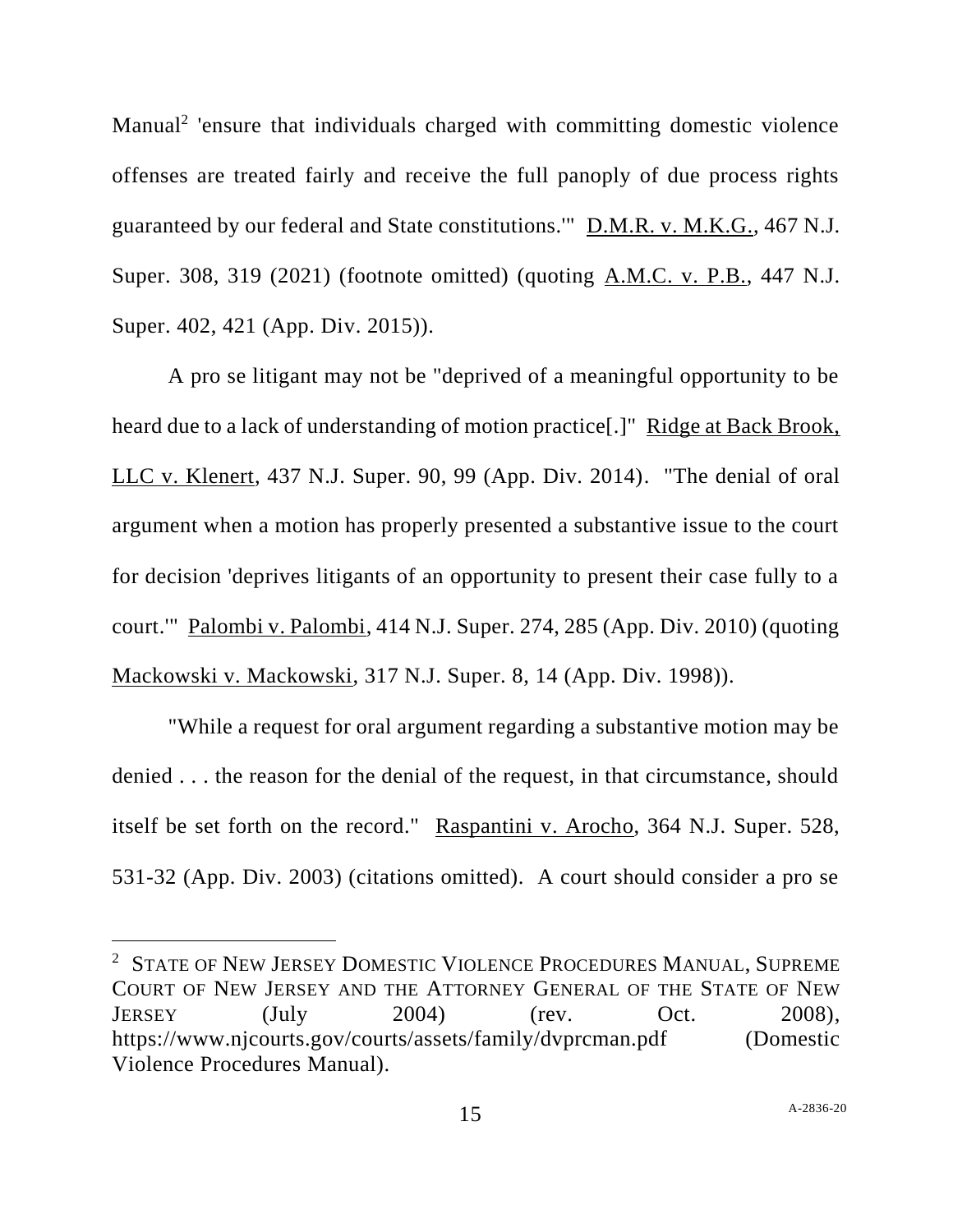litigant's request even if "not cloaked in . . . lawyer-like language." J.D. v. M.D.F., 207 N.J. 458, 480 (2011).

Based on our review of the record, the trial court did not abuse its wide discretion in controlling the proceedings and interpreting defendant's remark as a summation rather than as a motion to dismiss. Horn, 260 N.J. Super. at 175. The record shows that after plaintiff's counsel rested, the court directed defendant to testify to the incident in the TRO. As she began her testimony, she stated, "I'm going to make an argument that the temporary order -- restraining order is false and that it should be dismissed." The court sustained plaintiff's counsel's objection that she did not make an opening statement.

The judge reasonably interpreted defendant's comments as an intent to begin summation because the judge specifically directed defendant to testify to events in the TRO. The court reminded her to do so multiple times, told her that it understood her as giving a summation, permitted her to cross-examine plaintiff, and give a summation after her testimony. The court also gave defendant ample opportunity to ask questions and offer additional remarks. Thus, we do not conclude the court denied defendant the opportunity to make a motion to dismiss; defendant simply failed to do so.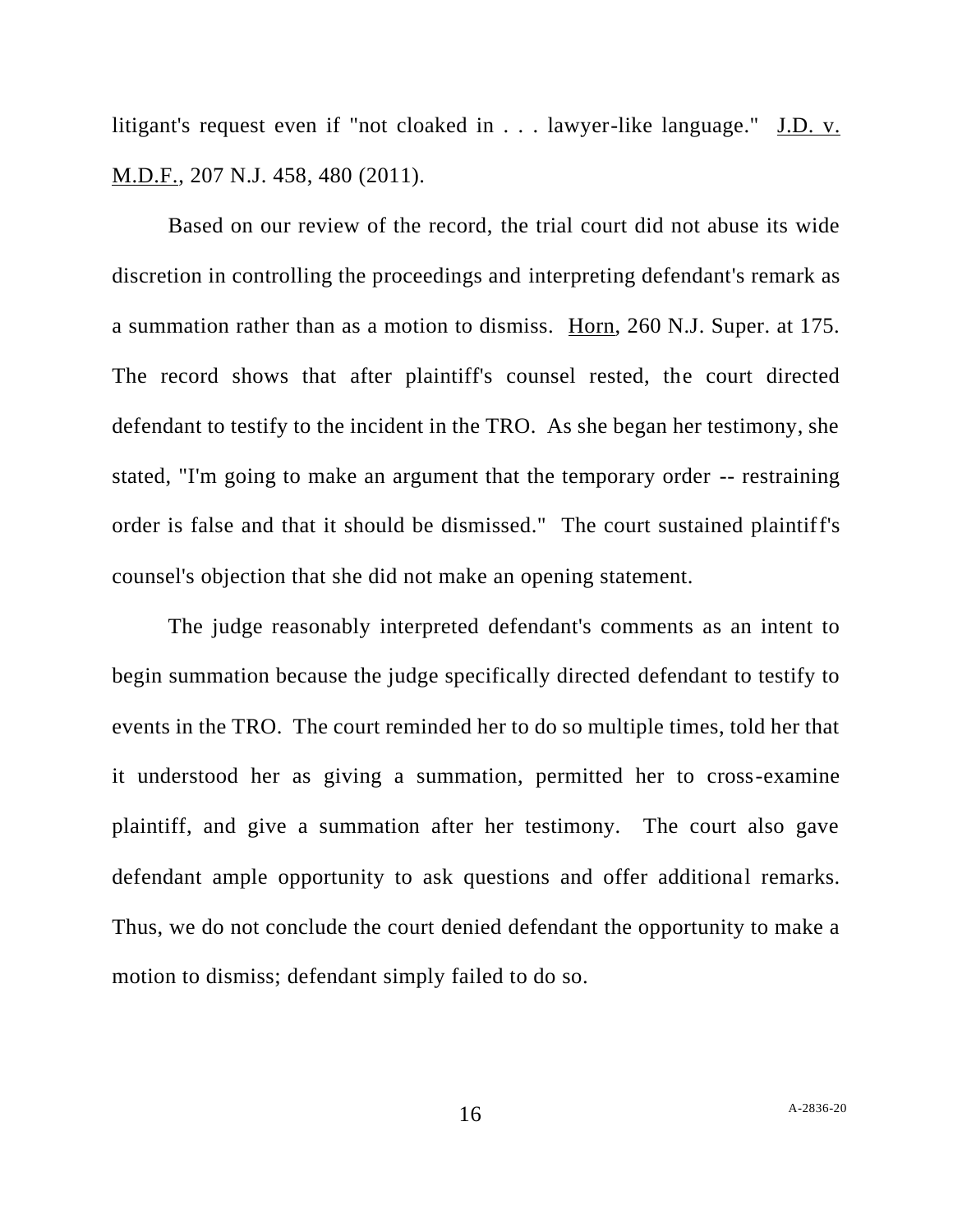Defendant next argues that the trial court committed plain error in failing to offer to adjourn the FRO hearing sua sponte because plaintiff's testimony alleged predicate acts not contained in the TRO. Plaintiff counters that he testified as to the events on March 22 and April 5 as indicated in the TRO. Plaintiff adds that defendant received notice, did not tell the court she was unprepared to respond to his testimony, and was not prejudiced because she testified at length about the events on both dates. We find defendant's argument unpersuasive.

"[D]ue process forbids the trial court '[from] convert[ing] a hearing on a complaint alleging one act of domestic violence into a hearing on other acts of domestic violence which are not even alleged in the complaint.'" J.D., 207 N.J. at 478-79 (citations omitted). "A due process violation can easily be avoided by granting a party a reasonable adjournment if confronted by new allegations at the time of trial in order to afford the party an ample opportunity to meet the charges." Pazienza v. Camarata, 381 N.J. Super. 173, 185 (App. Div. 2005).

"Notwithstanding [the] defendant's failure to object [to a due process violation], the trial judge ha[s] an independent duty to determine the cause of this systematic failure." A.M.C., 447 N.J. Super. at 421. The Domestic Violence Procedures Manual obliges the court to "amend the complaint" and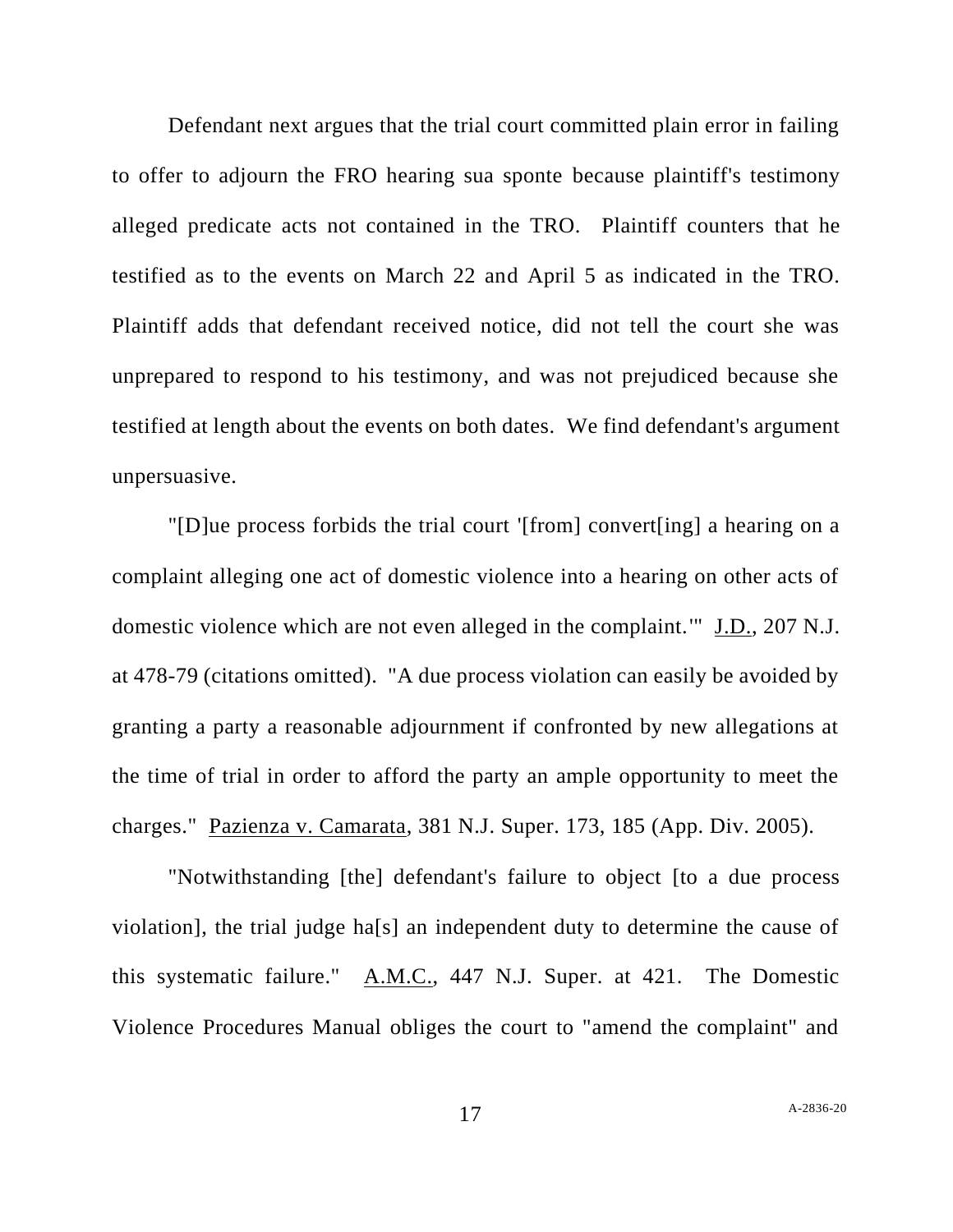then "make an inquiry as to whether the defendant needs additional time to

prepare in light of the amended complaint." § 4.12.

However, we recognize that plaintiffs may not include all details in their TRO application. As our Supreme Court explained:

> [P]laintiffs seeking protection under the [PDVA] often file complaints that reveal limited information about the prior history between the parties, only to expand upon that history of prior disputes when appearing in open court. And it is frequently the case that the trial court will attempt to elicit a fuller picture of the circumstances either to comply with the statutory command to consider the previous history, if any, of domestic violence between the parties, see N.J.S.A.  $2C:25-29(a)(1)$ , or to be certain of the relevant facts that may give content to otherwise ambiguous communications or behavior, see [H.E.S. v. J.C.S., 175 N.J. 309, 327 (2003)] (commenting that "parties' past history, when properly presented, helps to inform the court regarding defendant's purpose, motive and intended use of information obtained through the video and audio surveillance of plaintiff's private acts"); [Cesare, 154 N.J. at 402] (observing that [the PDVA] requires [a] court to consider prior history, if any, of domestic violence).

> That reality is not inconsistent with affording defendants the protections of due process to which they are entitled. Instead, ensuring that defendants are not deprived of their due process rights requires our trial courts to recognize both what those rights are and how they can be protected consistent with the protective goals of the [PDVA]. To begin with, trial courts should use the allegations set forth in the complaint to guide their questioning of plaintiffs, avoiding the sort of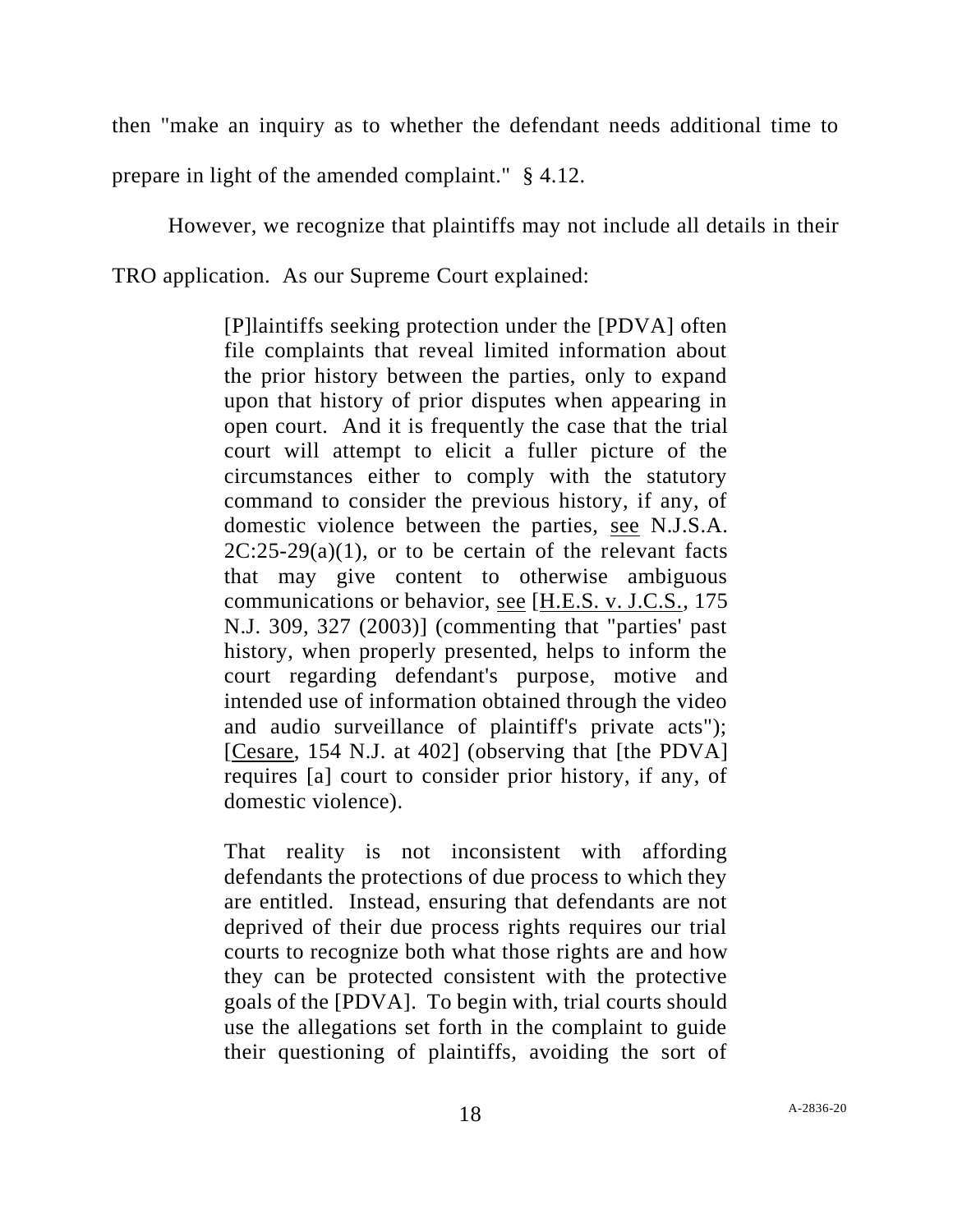questions that induced plaintiff in this appeal to abandon the history revealed in the complaint in favor of entirely new accusations. That does not mean that trial courts must limit plaintiffs to the precise prior history revealed in a complaint, because the testimony might reveal that there are additional prior events that are significant to the court's evaluation, particularly if the events are ambiguous. Rather, the court must recognize that if it allows that history to be expanded, it has permitted an amendment to the complaint and must proceed accordingly.

To be sure, some defendants will know full well the history that plaintiff recites and some parties will be well-prepared regardless of whether the testimony technically expands upon the allegations of the complaint. Others, however, will not, and in all cases the trial court must ensure that defendant is afforded an adequate opportunity to be apprised of those allegations and to prepare. See [H.E.S., 175 N.J. at 324] (concluding that allowing defendant only twenty-four hours to prepare violates due process).

When permitting plaintiff to expand upon the alleged prior incidents and thereby allowing an amendment to the complaint, the court also should have recognized the due process implication of defendant's suggestion that he was unprepared to defend himself. Although defendant's assertion that he needed time to prepare was not cloaked in the lawyer-like language of an adjournment request and was made as part of a longer response to a question, it was sufficient to raise the due process question for the trial court and it should have been granted. Our courts have broad discretion to reject a request for an adjournment that is ill founded or designed only to create delay, but they should liberally grant one that is based on an expansion of factual assertions that form the heart of the complaint for relief.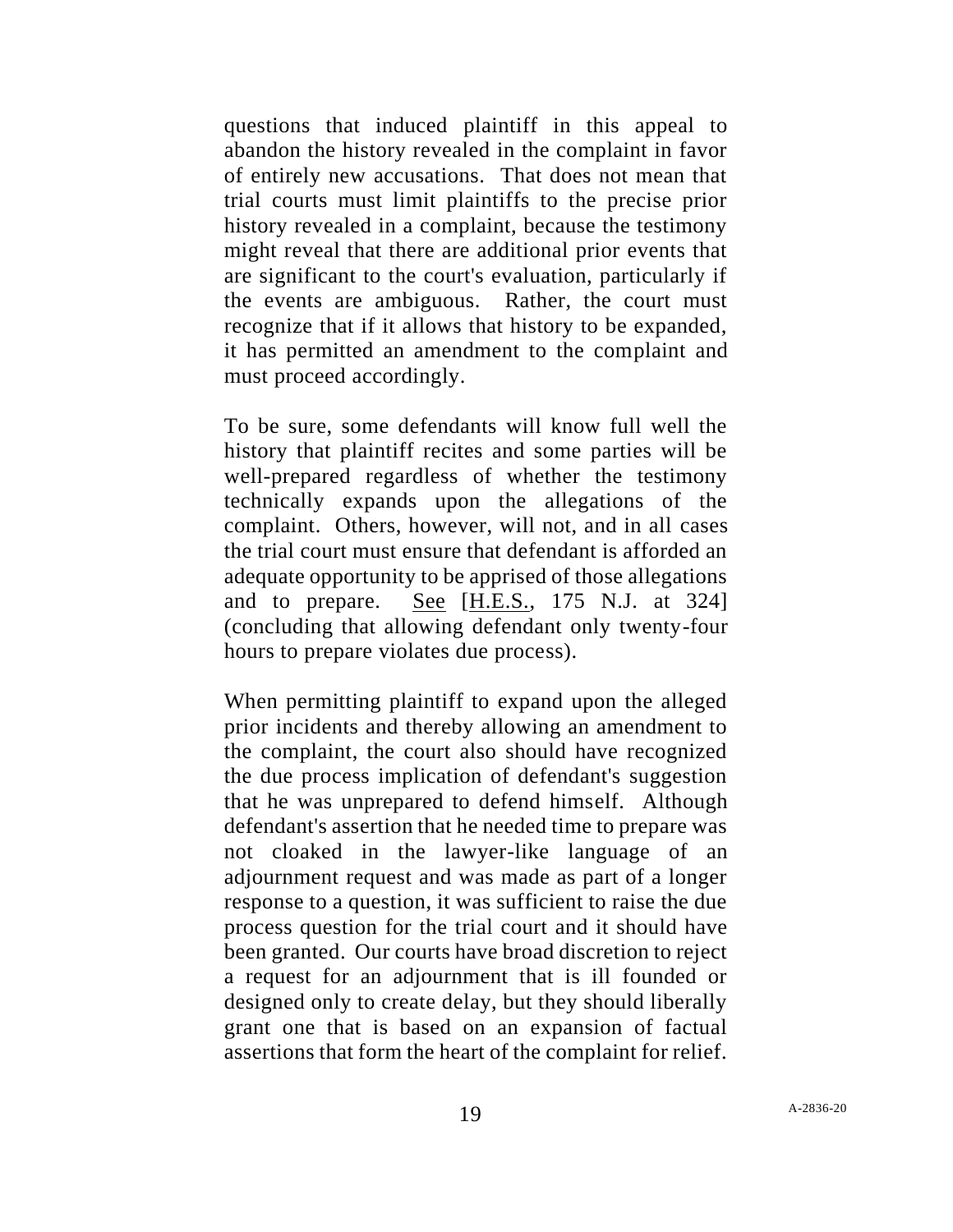[J.D., 207 N.J. at 479-80.]

Here, we do not conclude that permitting plaintiff to testify to additional acts of criminal mischief – the damage to the laptop and house phone on March 22 and the damage to the Wi-Fi equipment on April 5 – was plain error capable of producing an unjust result. "[T]he question of whether plain error occurred depends on whether the error was clearly capable of producing an unjust result. Relief under the plain error rule, [Rule] 2:10-2, at least in civil cases, is discretionary and 'should be sparingly employed.'" Baker v. Nat'l State Bank, 161 N.J. 220, 225 (1998) (citing Ford v. Reichert, 23 N.J. 429, 435 (1957)).

At the outset, the trial court properly found that under the circumstances of defendant "yelling at plaintiff calling him a dirty mother fucker, you are a dirty dog," she had the purpose and intent to harass him by constantly striking his leg in the middle of the argument. Additionally, the court properly found defendant committed criminal mischief by damaging plaintiff's cell phone and laptop on April 5, which were specified in the TRO. Therefore, the only plain error inquiry here concerns the alleged acts of criminal mischief in connection with the damaged laptop and house phone on March 22 and the Wi-Fi equipment on April 5.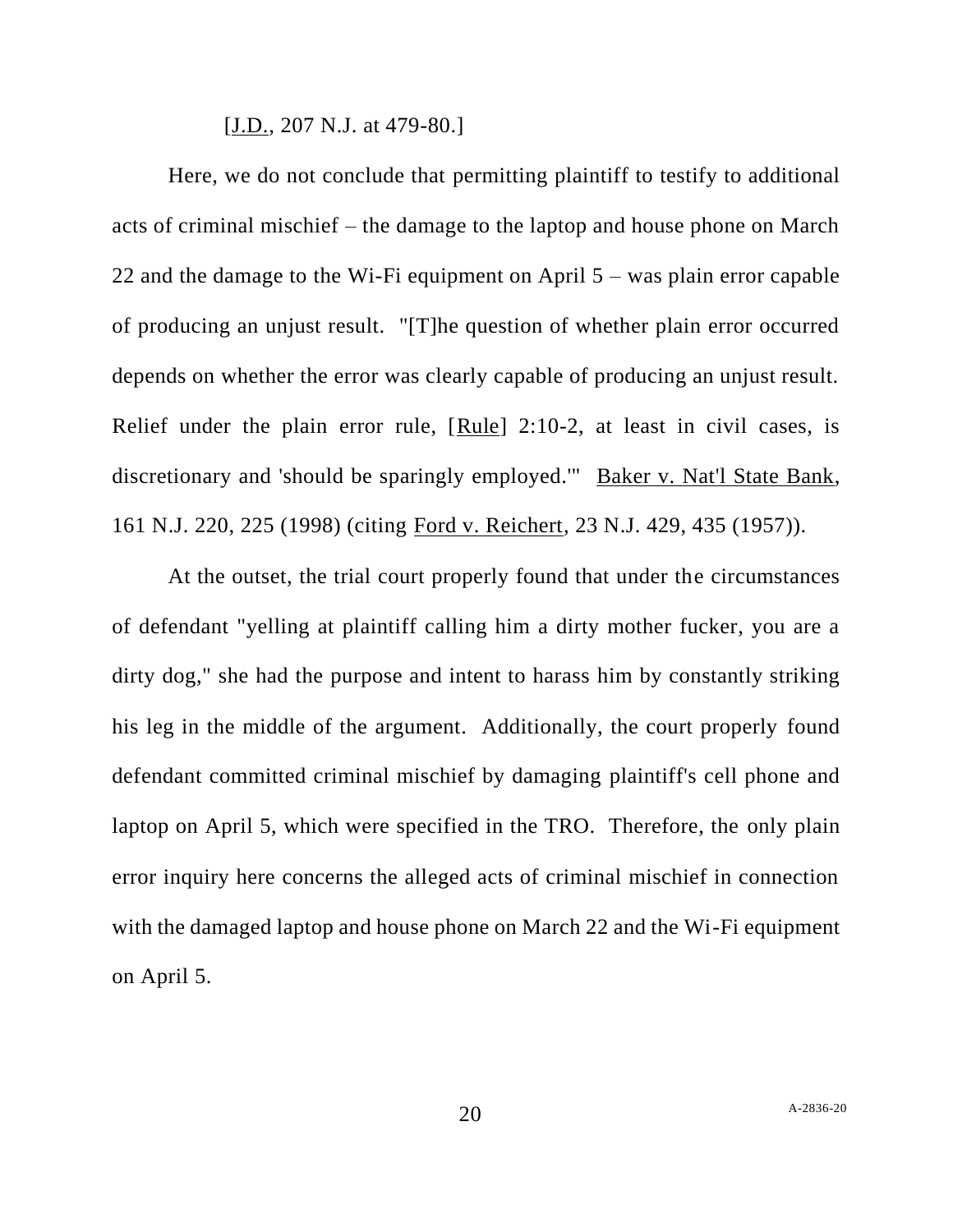Plaintiff's counsel uploaded the exhibits showing the damage of two laptops, cell phone, house phone, and Wi-Fi equipment at 3:55 p.m. on May 18, fewer than twenty-four hours before the TRO hearing at 8:59 a.m. on May 19. Although defendant did not say she was unprepared to respond to the allegations and, in fact, testified to plaintiff's claims at length, the court had an "independent duty" to protect defendant's due process rights. See A.M.C., 447 N.J. Super. at 421. Further, the court did not amend the complaint in accordance with the Domestic Violence Procedures Manual § 4.12.

However, the court heard testimony only on the alleged predicate acts of harassment and criminal mischief on March 22 and April 5. Unlike the plaintiff in J.D. who testified to predicate acts occurring at different times and unconnected to the incidents in that complaint, 207 N.J. at 468, plaintiff here testified to two categories of offenses falling completely within the two dates at issue. Cf. J.F. v. B.K., 308 N.J. Super. 387, 391 (App. Div. 1998) (reversing FRO based on prior conduct not alleged in plaintiff's complaint and about which defendant did not receive notice until the day of the hearing); H.E.S., 175 N.J. at 324-25 (reversing FRO based on predicate acts not alleged in the TRO).

Evidence of the March 22 incident constituted prior history, which the court was required to consider. Cesare, 154 N.J. at 402. Although all details of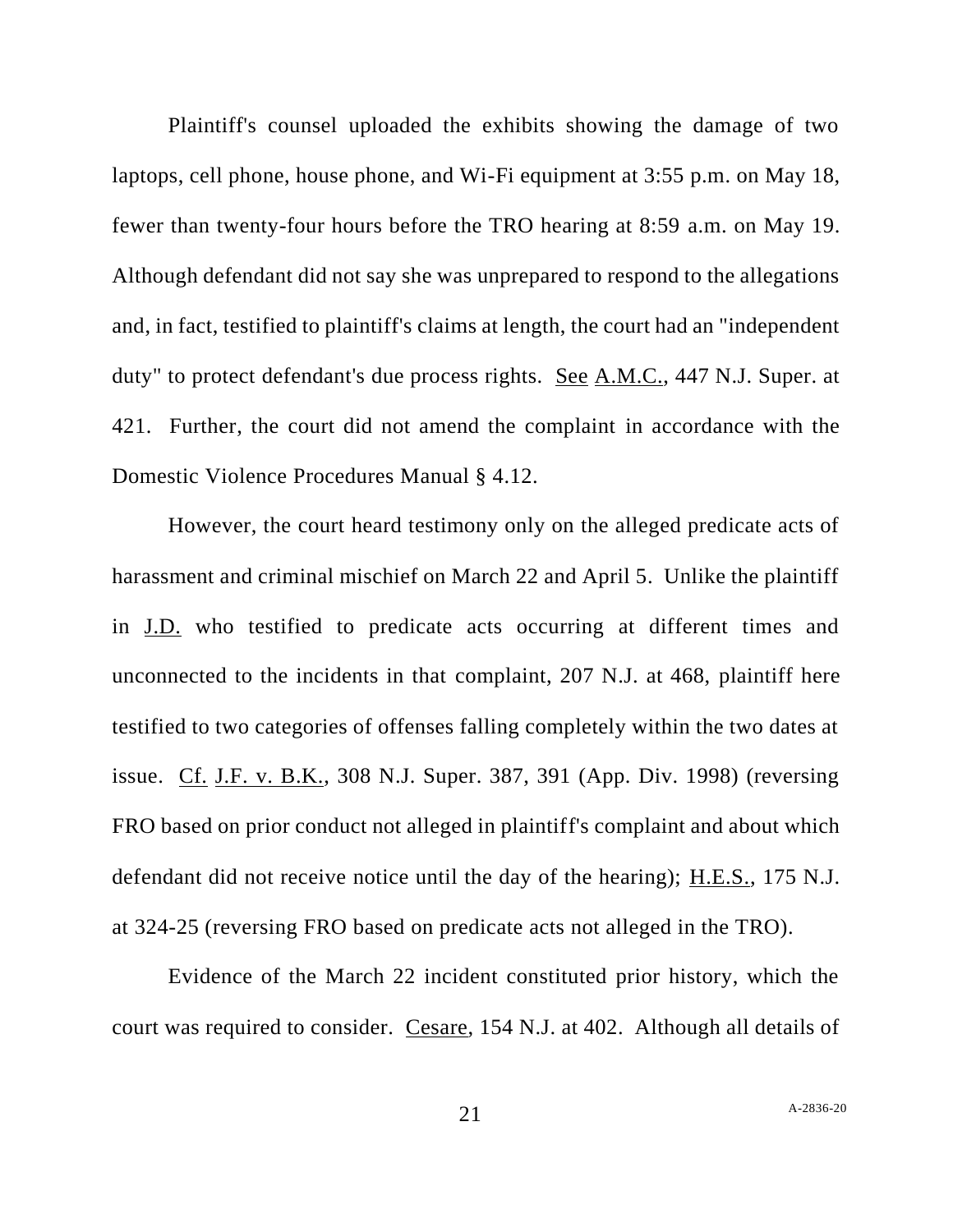the March 22 incident were not in the TRO, plaintiff's testimony properly allowed the court to "elicit a fuller picture of the circumstances." J.D., 207 N.J. at 479. Moreover, the court heard defendant testify to her version of the incident, deny hitting plaintiff, and fail to deny damaging plaintiff's laptop and house phone on March 22. The court properly used these findings to conclude that defendant's behavior "[was] being escalated and . . . being repeated" between March 22 and April 5.

The last piece of evidence left to address is the photograph of the Wi-Fi equipment, which was excluded from the TRO and uploaded fewer than twentyfour hours before the hearing. Plaintiff alleged at the hearing the equipment was damaged on April 5. Defendant did not say she was unprepared to address this allegation. Rather, she inconsistently claimed plaintiff damaged the equipment on March 22 and April 5.

Notwithstanding this evidence of Wi-Fi equipment damaged on April 5, the date underlying the TRO, ample evidence in the record supports the court's conclusion that defendant committed criminal mischief by damaging plaintiff's laptop and cell phone. If the court excluded evidence of the Wi-Fi equipment, the result would have been the same. Therefore, because the court granted the FRO on the basis of findings only as to the predicate acts of harassment and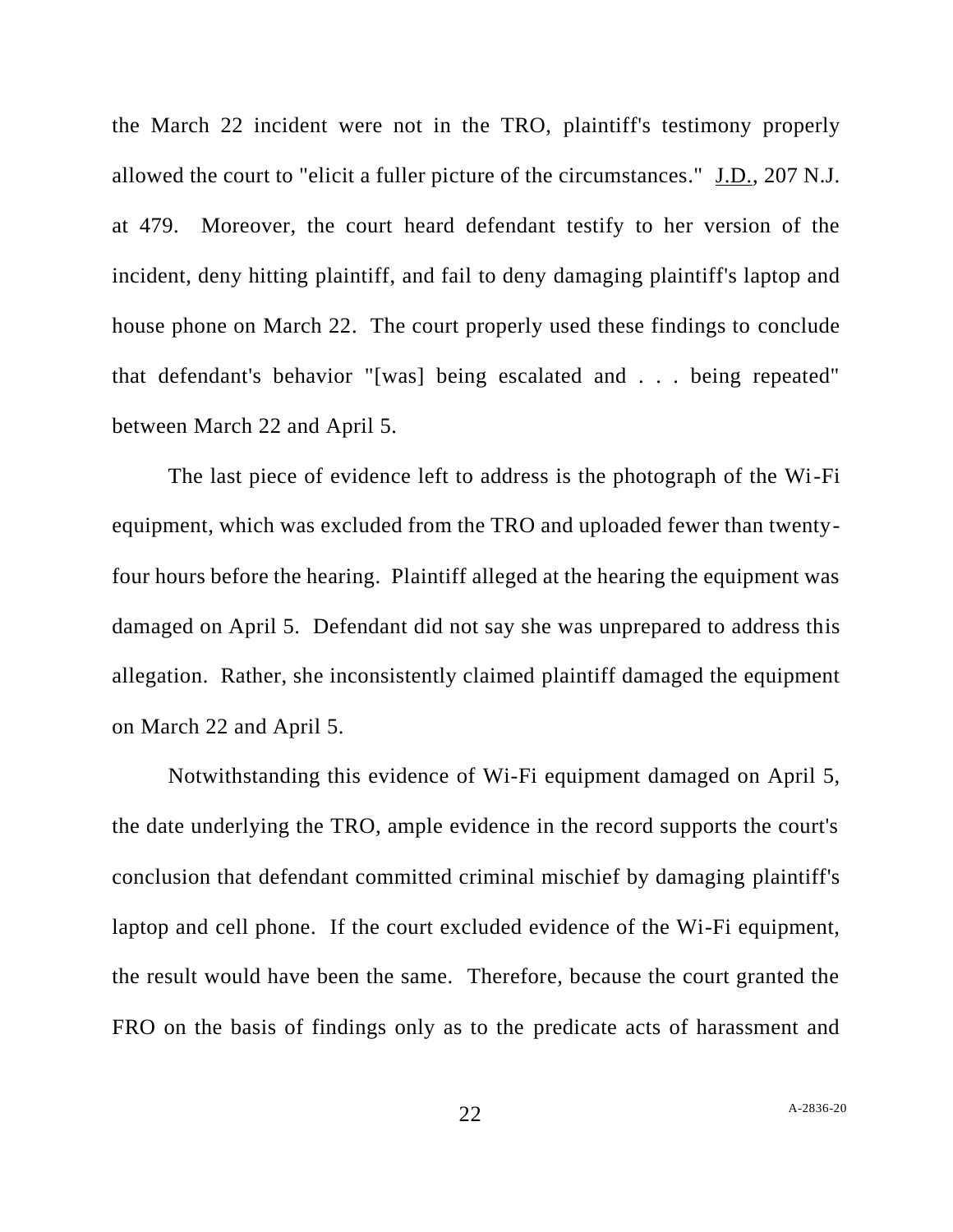criminal mischief on March 22 and April 5, considering evidence of the Wi-Fi equipment was not a plain error capable of producing an unjust result.

Defendant next argues that the court erred in prohibiting her from testifying to plaintiff's alcohol use, location-tracking, and pornography consumption and in declining to consider evidence of the same. We disagree.

First, contrary to defendant's insistence that the court confined her testimony to the four corners of the TRO, the court permitted her to explain the matters she wished to raise over plaintiff's counsel's objections. Second, after hearing the evidence, observing the witnesses, and weighing their testimony, the court did not find defendant's testimony credible and declined to consider the evidence she presented in making its findings.

By contrast, the court found plaintiff credible as he was "even toned," "sincerely and genuinely tried to answer the question," "did not embellish," "provided straight answers," and "did not avoid any questions." Thus, the court accepted plaintiff's testimony on the March 22 and April 5 events. We must "give deference to the trial court that heard the witnesses, sifted the competing evidence, and made reasoned conclusions." Griepenburg v. Twp. of Ocean, 220 N.J. 239, 254 (2015). Therefore, we conclude the trial court did not err.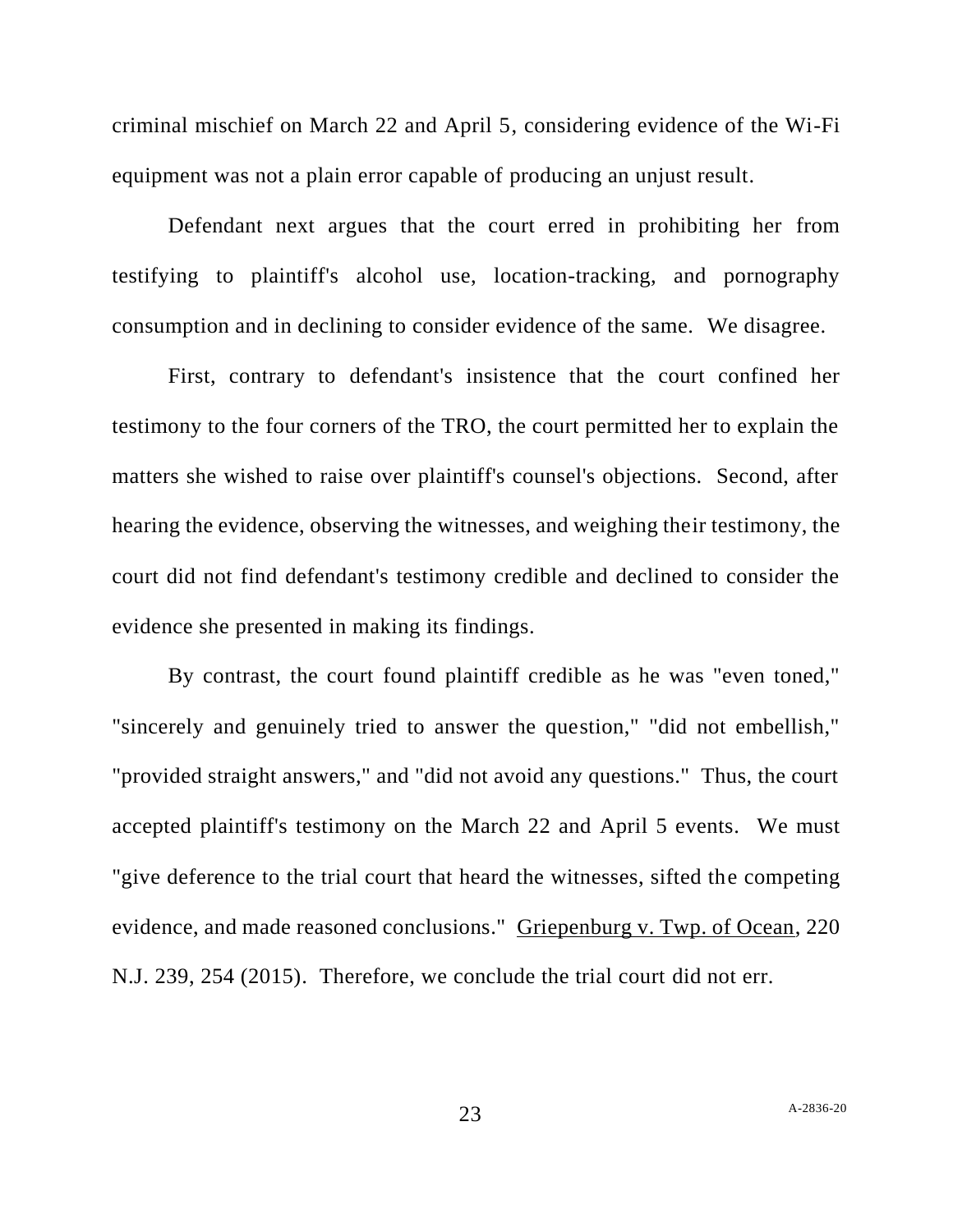Defendant next argues that the trial court deprived her of due process because the "rule changes on documents were confusing and arbitrary." She explains the court's instructions that documents had to be submitted earlier to the court were confusing because the court told her that she would have the opportunity to present documents later. Plaintiff points out that defendant was notified to submit evidence prior to the hearing and she stated she had no evidence to present. We discern no plain error.

Although the record does not include the court's instructions to the parties to submit documents before the hearing, the court clearly explained the manner of submitting and presenting evidence at the beginning of the hearing. The court also specifically asked defendant whether she had any documents. She responded, "no." The court properly exercised its wide discretion to control the courtroom, Horn, 260 N.J. Super. at 175, and exercised reasonable control over the mode and order of presenting evidence, N.J.R.E. 611(a).

Defendant lastly argues that she was denied due process because the trial court did not permit her to present re-direct testimony. She argues that she sought to introduce re-direct testimony about the DCPP case after her crossexamination. The record does not show that defendant sought to offer re-direct testimony. Rather, the record shows she did respond to the DCPP questions,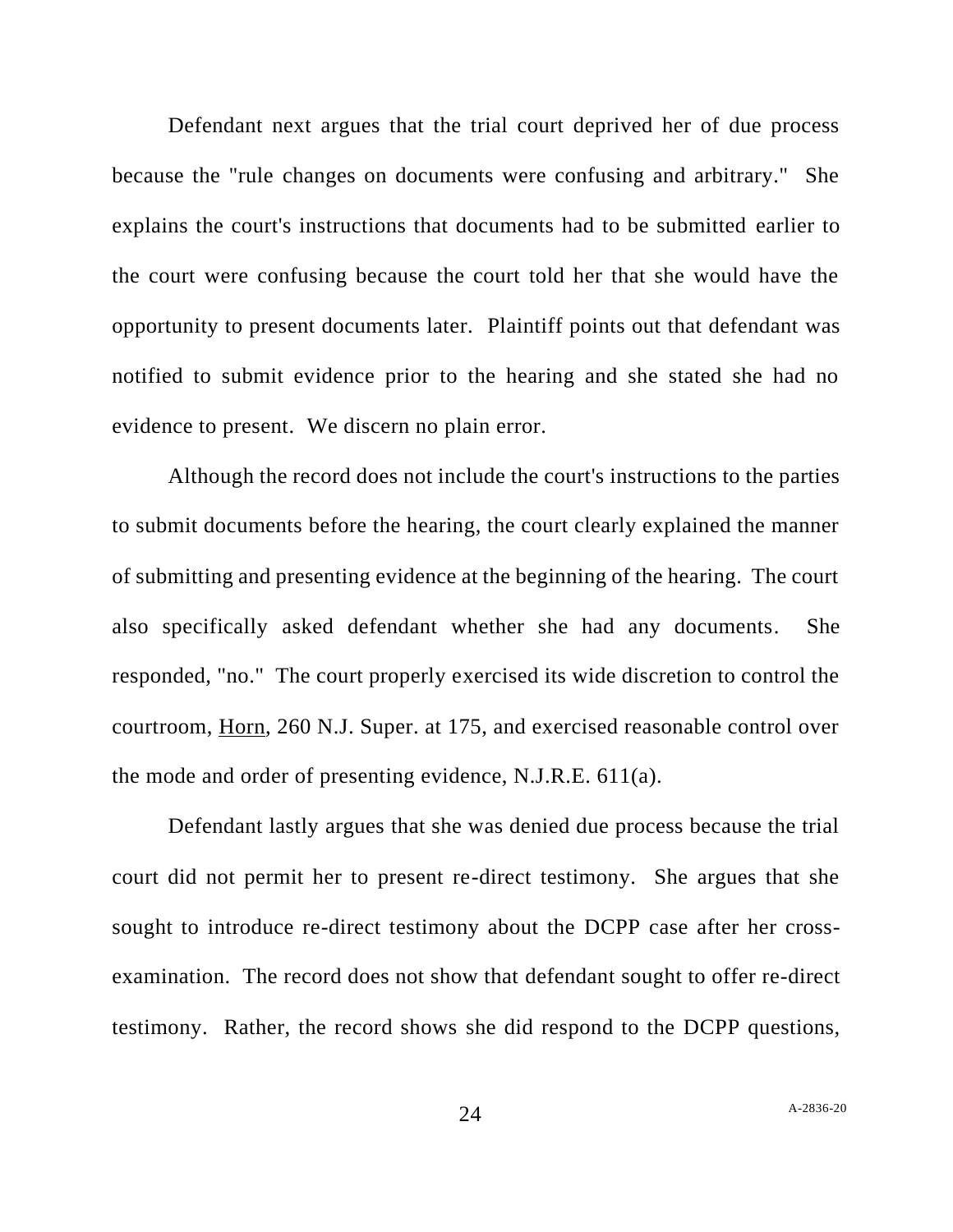and the court did not consider those issues in its findings. Again, we discern no plain error.

"Control of the examination of witnesses, particularly on redirect examination, is a matter which must be left largely to the discretion of the court." Wimberly v. City of Paterson, 75 N.J. Super. 584, 610 (App. Div.), certif. denied, 38 N.J. 340 (1962). Defendant did not indicate that she sought to offer re-direct testimony after cross-examination or during summation. She responded to the DCPP issues. Moreover, the court did not consider the DCPP issues in its findings. Thus, the absence of defendant's re-direct testimony was not "clearly capable of producing an unjust result." R. 2:10-2.

Finally, we add the court properly granted plaintiff an FRO against defendant based on substantial, credible evidence. The court found plaintiff credible. Ample evidence shows that plaintiff proved by a preponderance of the evidence that defendant committed predicate acts pursuant to the PDVA. N.J.S.A. 2C:25-29(a). Defendant harassed plaintiff when she hit his leg with the back of her hand, N.J.S.A. 2C:33-4(b), and committed criminal mischief when she purposely or knowingly damaged his property, N.J.S.A. 2C:17-3(1). Ample evidence also shows that an FRO was necessary to prevent further abuse because defendant's behavior escalated, leading plaintiff to leave the home and